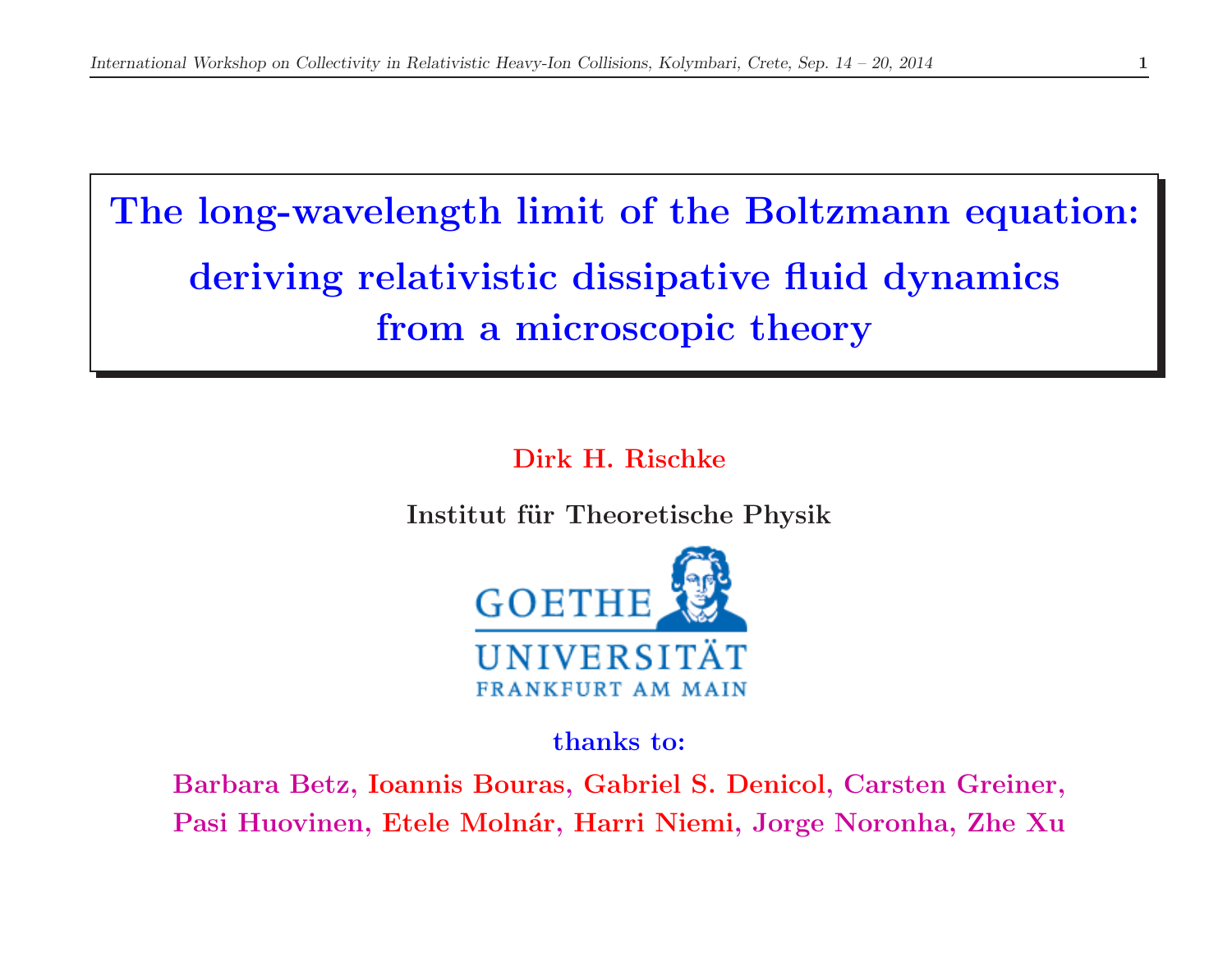## Fluid dynamics implies collective flow



non-central heavy-ion collision

If particles do not interact with each other, they stream freely towards the detector =⇒single-inclusive particle spectrum:

$$
E\frac{dN}{d^3\vec{p}} \equiv E\frac{dN}{dp_z d^2\vec{p}_\perp}, \quad p_\perp = \sqrt{p_x^2 + p_y^2}
$$
  
transverse momentum  

$$
\equiv E\frac{dN}{dp_z p_\perp dp_\perp d\varphi} \equiv \frac{dN}{dy p_\perp dp_\perp d\varphi},
$$
  
tanh  $y \equiv \frac{p_z}{E}$ ,  $y$ : longitudinal rapidity  
is independent of azimuthal angle  $\varphi$   
 $\implies$  information on initial geometry is lost  
But: If particles interact strongly (like in  
a fluid), collective flow develops  
 $\implies$  initial spatial asymmetry is, by  
difference in pressure gradients,

converted to final momentum anisotropy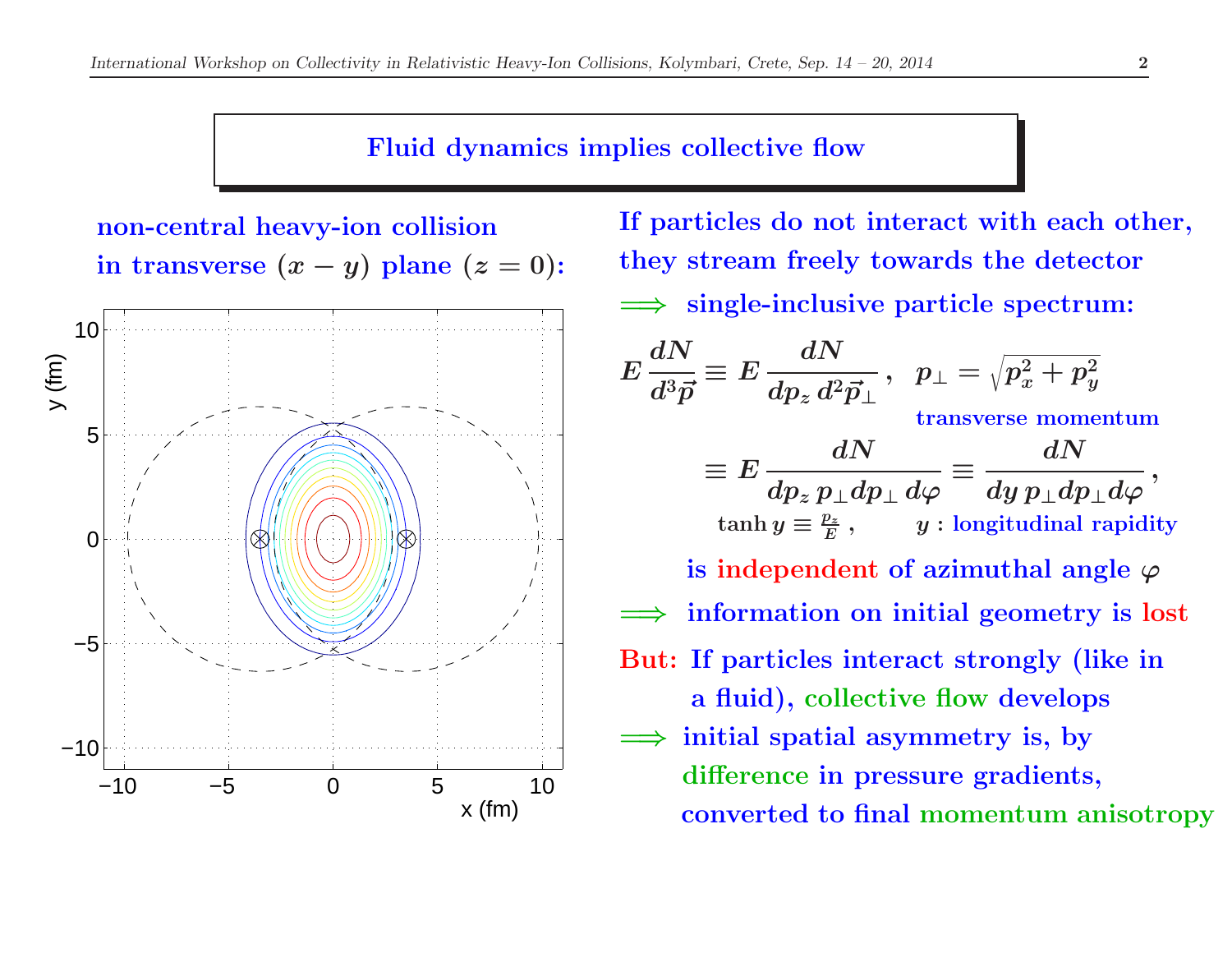## Characterization of collective flow

Event-averaged single-inclusive particle spectrum at  $y=0$  as function of  $\varphi$ :



 $\Rightarrow$  preferential emission of particles in the reaction  $(x - z)$  plane

=⇒Fourier decomposition of single-inclusive particle spectrum:

$$
E\frac{dN}{d^3\vec{p}}\equiv \frac{dN}{dy\,p_\perp dp_\perp d\varphi}\equiv \frac{1}{2\pi}\frac{dN}{dy\,p_\perp dp_\perp}\Big[1+2\mathop{\textstyle \sum}_{n=1}^\infty v_n(y,p_\perp)\,\cos(n\varphi)\Big]
$$

 $v_1:$  directed flow,  $v_2:$  elliptic flow  $v_3:$  triangular flow , etc.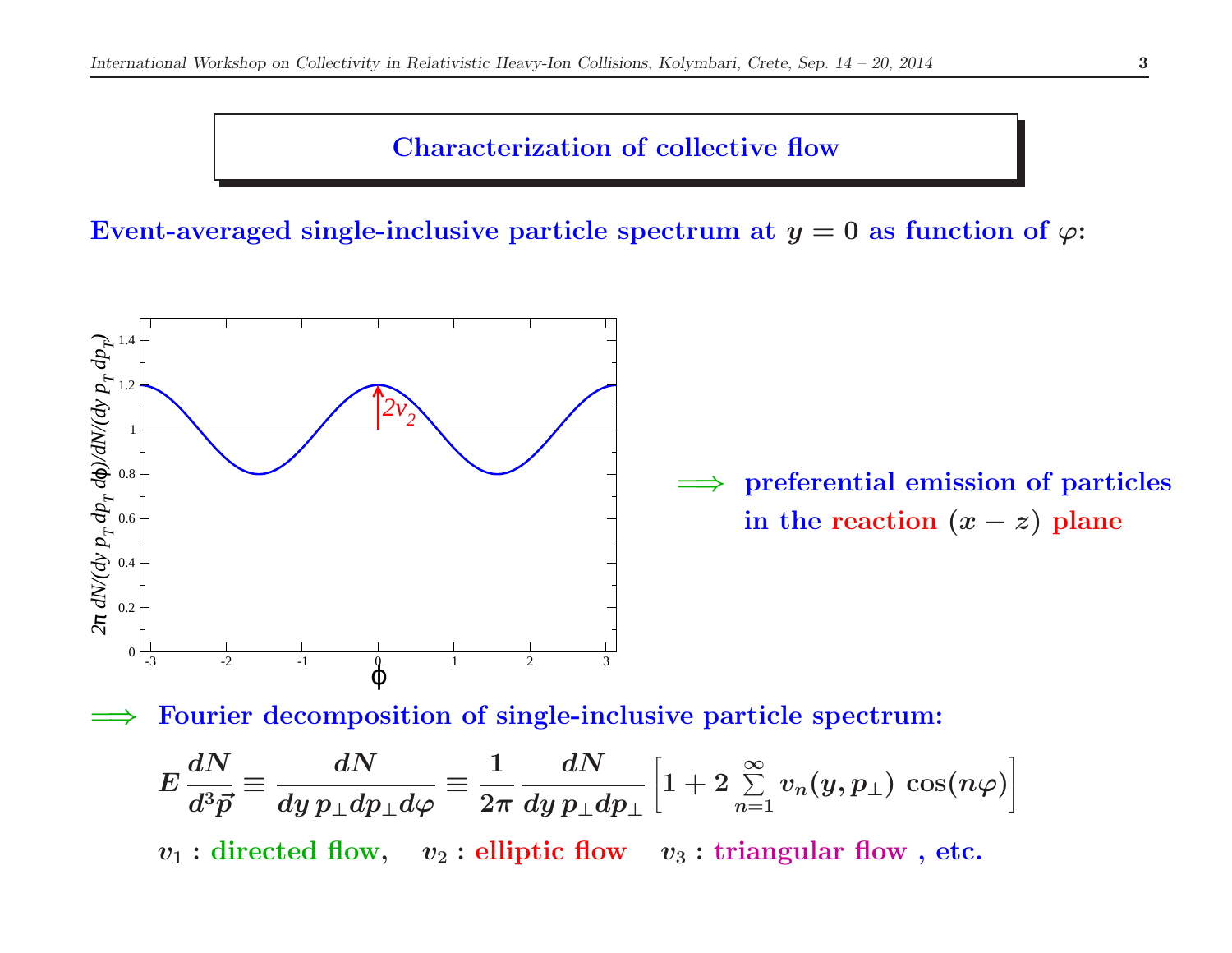#### Data confronts theory



- =⇒ approach to fluid-dynamical limit with increasing centrality and beam energy
- =⇒quantitative description of elliptic flow at RHIC within ideal fluid dynamics
- =⇒ $\Rightarrow$  no dissipative effects!  $\Rightarrow$  "RHIC physicists serve up the perfect fluid"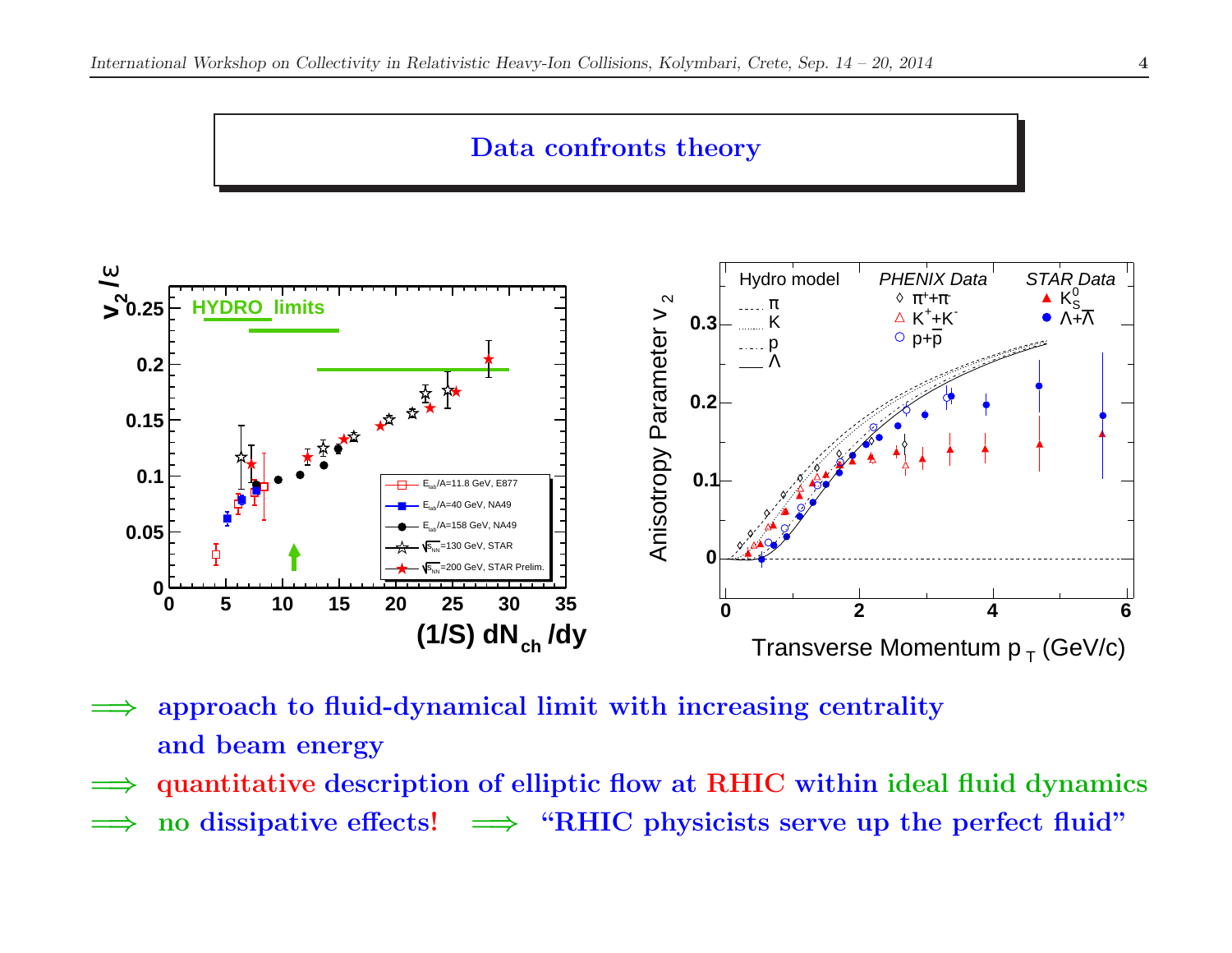## Two problems (I)

1. There is no real ideal fluid! shear viscosity  $\eta \sim$  $\bm{T}$  $\frac{\partial \Gamma}{\partial \langle \sigma \rangle} \to 0 \iff \text{average scattering cross section } \langle \sigma \rangle \to \infty$ minimal value for shear viscosity to entropy density ratio: (i) from uncertainty principle ("quantum limit"):  $\frac{\eta}{s}$ ≃1 12P. Danielewicz, M. Gyulassy, PRD <sup>31</sup> (1985) <sup>53</sup>(ii) from AdS/CFT correspondence: conjectured lower bound  $\frac{\eta}{s}$ =1 $4\pi$ P. Kovtun, D.T. Son, A. Starinets, PRL <sup>94</sup> (2005) <sup>111601</sup>=⇒ $\Rightarrow$  What is  $\frac{\eta}{s}$  of hot and dense hadronic matter?  $\text{If}\quad \frac{\eta}{s}\ll 1$  $\ll 1 \implies$  matter is strongly interacting!

 $\implies$  "strongly coupled quark-gluon plasma" (sQGP)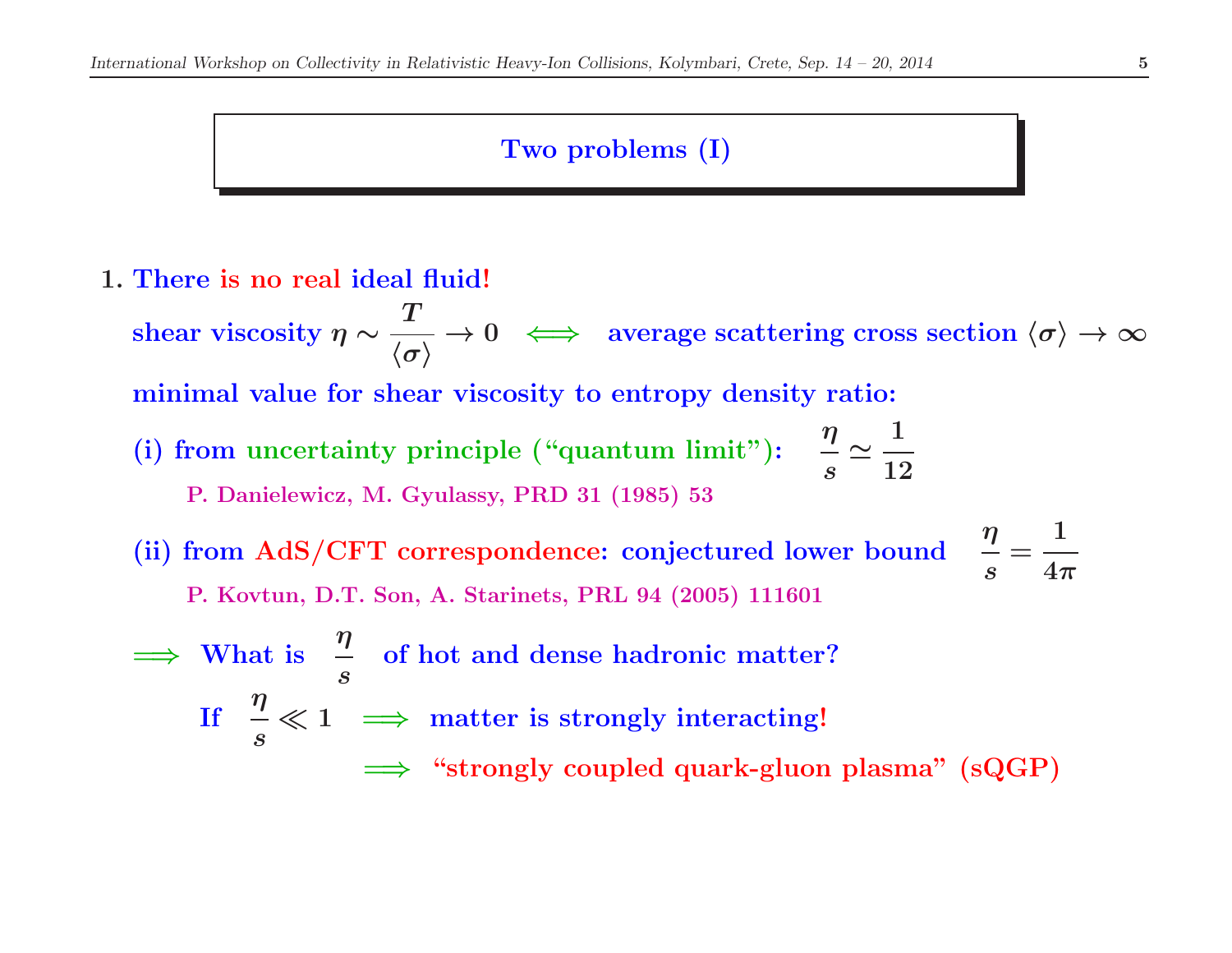## Two problems (I)

 $\eta/s$  has a minimum near a phase transition!

L.P. Csernai, J.I. Kapusta, L.D. McLerran, PRL <sup>97</sup> (2006) <sup>152303</sup>

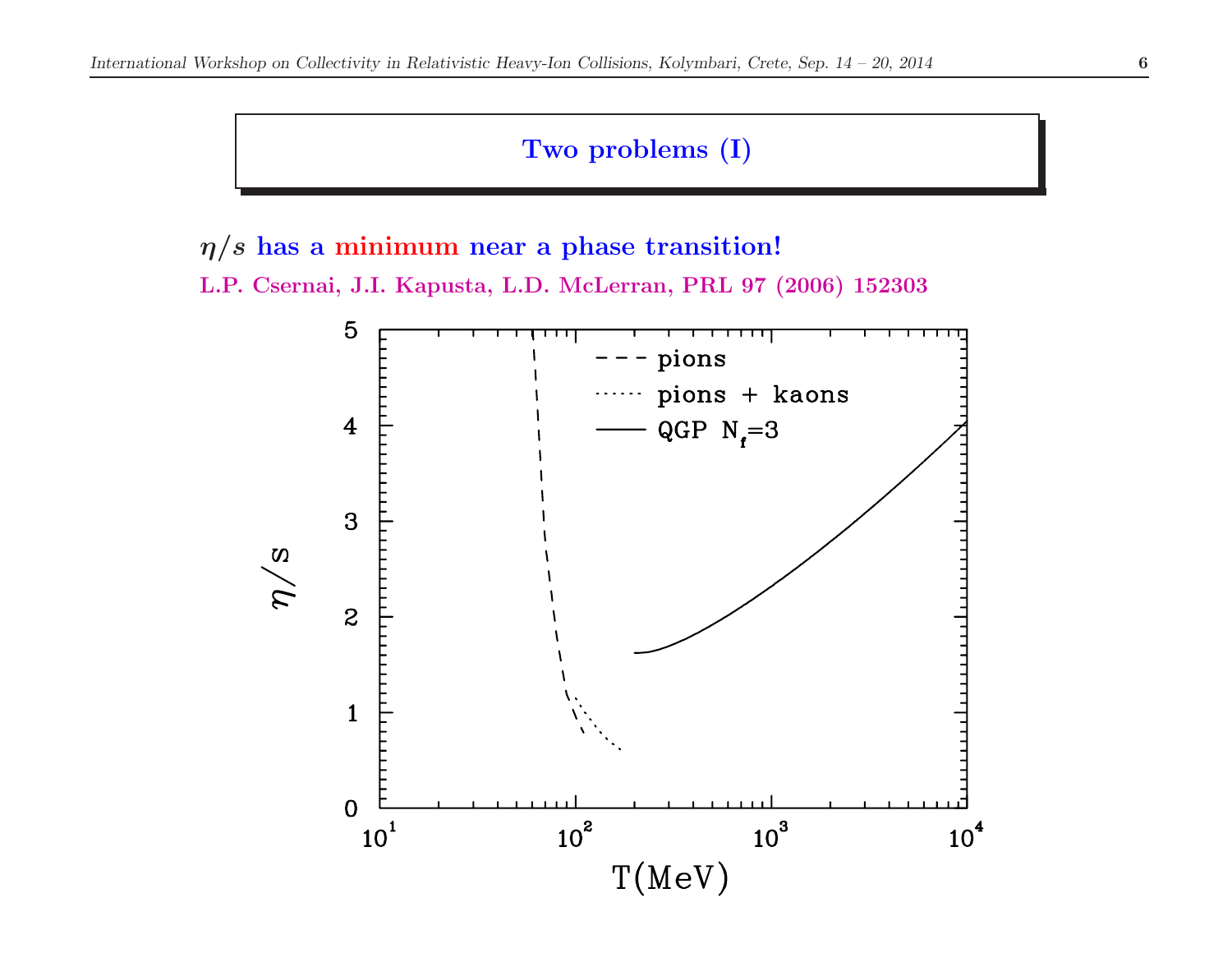#### Two problems (II)

- 2. Fluid-dynamical equations of motion:  $\;\;\partial_\mu T$  $\partial_{\mu}T^{\mu\nu}=0$ 
	- $\implies$  partial differential equations
	- =⇒require initial conditions on <sup>a</sup> space-time hypersurface



energy-momentum tensor  $T^{\mu\nu}(\tau_0, \vec{x})$ on initial space-time hypersurface $\tau \equiv \sqrt{t^2-z^2} \equiv \tau_0 = const.$ 

- $\implies$  continuum of parameters to fit to experimental data
- ⇒ experimental data may allow<br>for non goro viscosity! for non-zero viscosity!
- =⇒ need calculations within dissipative fluid dynamics andwith realistic initial conditions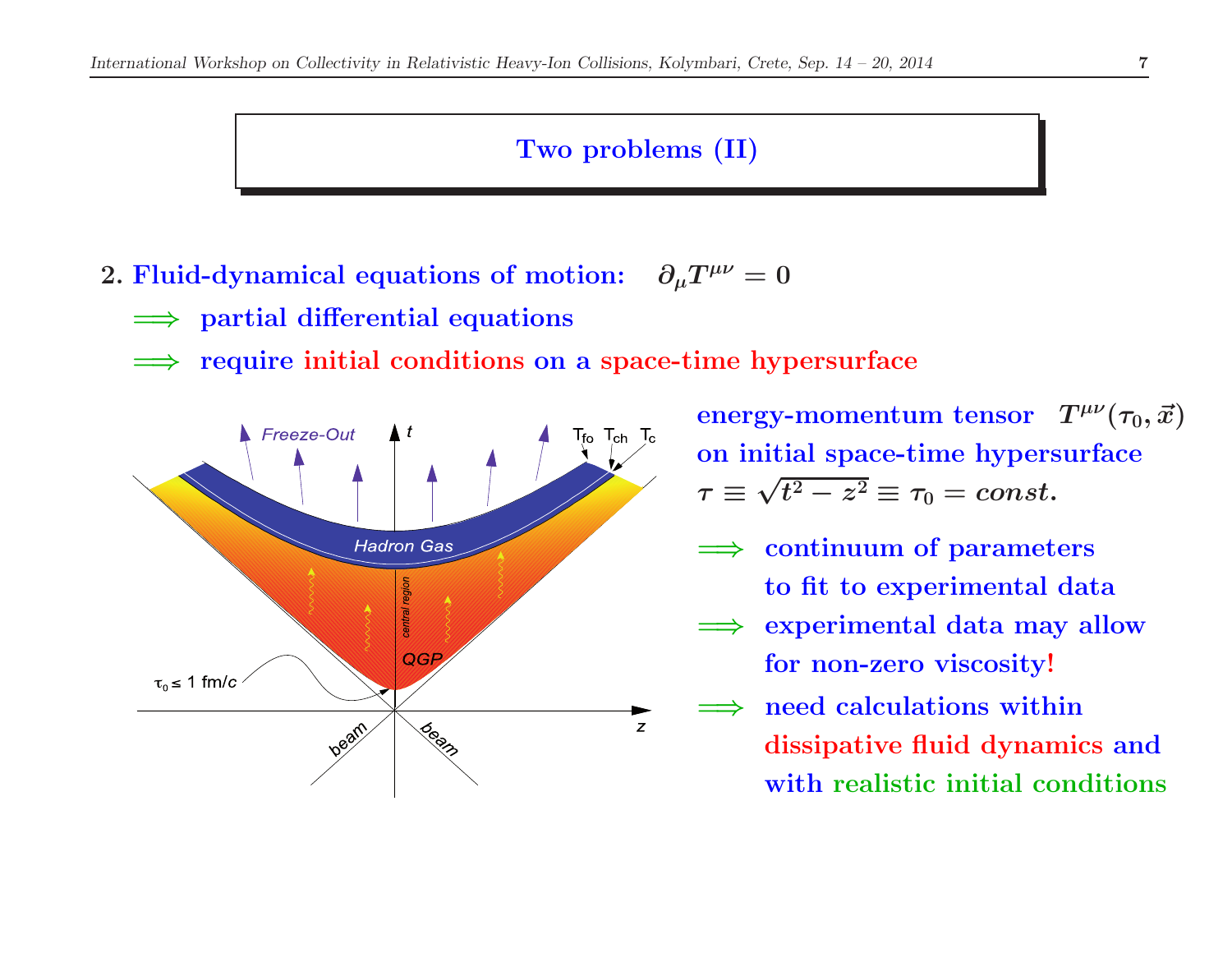#### Fluid dynamics: degrees of freedom

1. Net charge (e.g., baryon number, strangeness, etc.) current:  $N^{\mu} = n u^{\mu} + n^{\mu}$ 

- $u^{\mu}$  fluid 4-velocity,  $u^{\mu}u_{\mu} = u^{\mu}g_{\mu\nu}u^{\nu} = 1$  $g_{\mu\nu}\equiv{\rm diag}(+,-,-,-) \quad ({\rm West\; coast}!!)\ \ {\rm metric\; tensor}$  $n \equiv u^{\mu}N_{\mu}$  net charge density in fluid rest frame  $n^{\mu} \equiv \Delta^{\mu\nu} N_{\nu} \equiv N^{<\mu>}$  diffusion current (flow of net charge relative to  $u^{\mu}$ ),  $n^{\mu} u_{\mu} = 0$  $\Delta^{\mu\nu}=g^{\mu\nu}-u^\mu u^\nu \ \ \ \hbox{projector onto 3-space orthogonal to } u^\mu,\, \Delta^{\mu\nu}u_\nu=0$
- 2. Energy-momentum tensor:  $T^{\mu\nu} = \epsilon u^\mu u^\nu (p+\Pi) \, \Delta^{\mu\nu} + 2 \, q^{(\mu} u^{\nu)} + \pi^{\mu\nu}$ 
	- $\epsilon \equiv u^\mu T_{\mu\nu}u^\nu \qquad \text{energy density in fluid rest frame}$
	- $\boldsymbol{p}$ pressure in fluid rest frame

Πbulk viscous pressure,  $p + \Pi \equiv -\frac{1}{3} \Delta^{\mu\nu} T_{\mu\nu}$  $q^{\mu} \equiv \Delta^{\mu\nu} T_{\nu\lambda} u^{\lambda}$  heat flux current (flow of energy relative to  $u^{\mu}$ ),  $q^{\mu} u_{\mu} = 0$  $\pi^{\mu\nu}\equiv T^{<\mu\nu>}~~{\rm shear~stress~tensor},~~~~\pi^{\mu\nu}u_{\mu}=\pi^{\mu\nu}u_{\nu}=0~,~~\pi^{\mu}_{~~\mu}=0$  $a^{(\mu\nu)}\equiv\frac{1}{2}\left(a^{\mu\nu}+a^{\nu\mu}\right)\;\;\textrm{symmetriced tensor}$  $a^{<\mu\nu>} \equiv \left(\Delta_{\alpha}^{\phantom{\alpha}(\mu}\Delta^{\nu)}_{\phantom{\alpha}\beta} - \frac{1}{3}\Delta^{\mu\nu}\Delta_{\alpha\beta}\right)a^{\alpha\beta} \;\; {\rm symmetrized, \; traceless \; spatial \; projection}$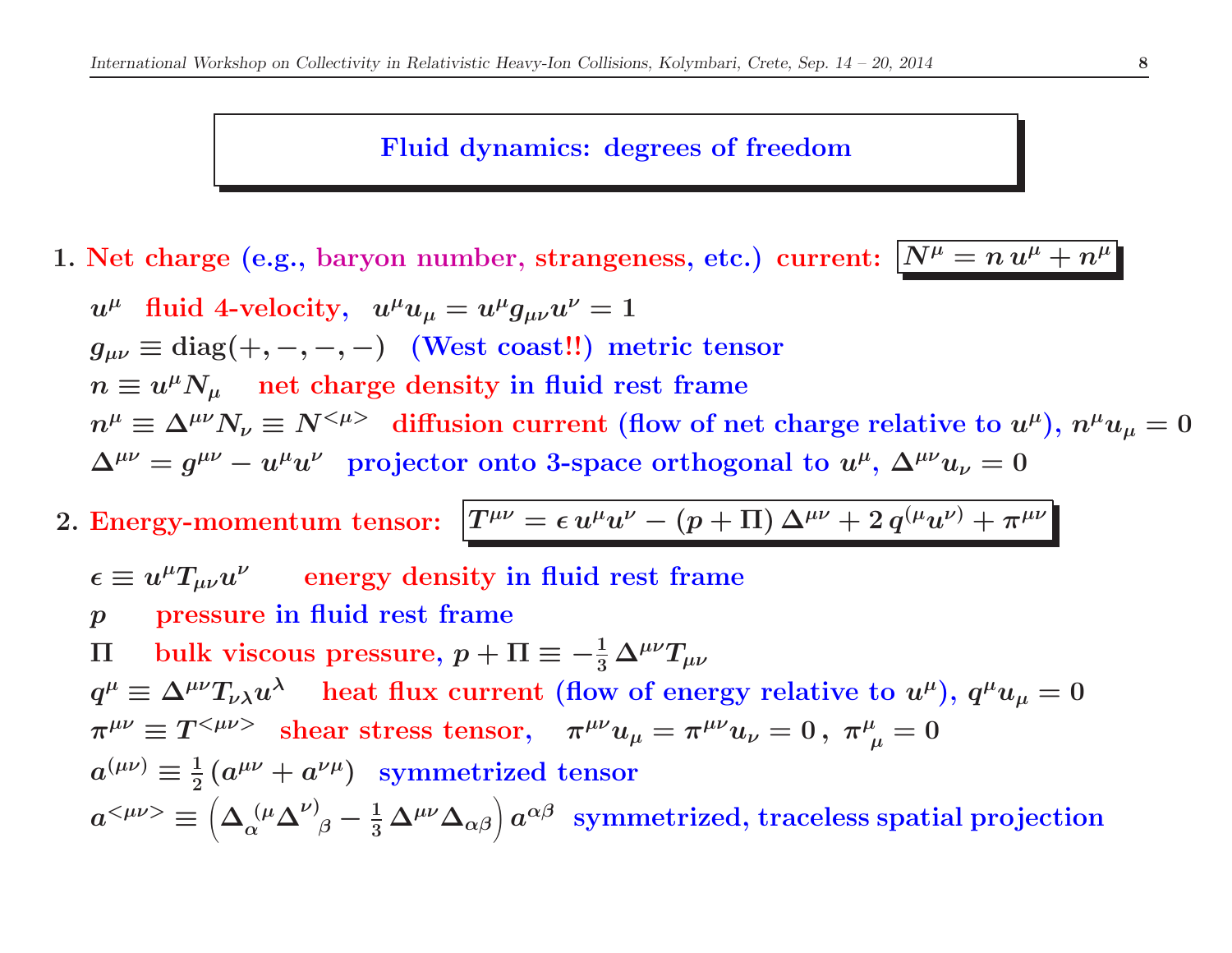# Fluid dynamics: equations of motion

# 1. Net charge conservation:

$$
\begin{aligned}\n\partial_{\mu}N^{\mu} &= 0 \iff \boxed{\dot{n} + n \theta + \partial \cdot n = 0} \\
\dot{a} &\equiv u^{\mu}\partial_{\mu}a \quad \text{convective (comoving) derivative} \\
(\text{time derivative in fluid rest frame}, \, \dot{a}_{\text{RF}} \equiv \partial_{t}a) \\
\theta &\equiv \partial_{\mu}u^{\mu} \quad \text{expansion scalar} \\
2. \text{ Energy-momentum conservation:} \\
\boxed{\partial_{\mu}T^{\mu\nu} = 0} \iff \text{energy conservation:}\n\end{aligned}
$$

$$
u^{T^{\mu\nu}} = 0 \iff \text{energy conservation:}
$$
\n
$$
u_{\nu} \, \partial_{\mu} T^{\mu\nu} = \dot{\epsilon} + (\epsilon + p + \Pi) \, \theta + \partial \cdot q - q \cdot \dot{u} - \pi^{\mu\nu} \, \partial_{\mu} u_{\nu} = 0
$$

acceleration equation:

$$
\Delta^{\mu\nu} \partial^{\lambda} T_{\nu\lambda} = 0 \iff
$$
  

$$
(\epsilon + p) \dot{u}^{\mu} = \nabla^{\mu} (p+ \Pi) - \Pi \dot{u}^{\mu} - \Delta^{\mu\nu} \dot{q}_{\nu} - q^{\mu} \theta - q \cdot \partial u^{\mu} - \Delta^{\mu\nu} \partial^{\lambda} \pi_{\nu\lambda}
$$

 $\nabla^{\mu}\equiv$ 3-gradient,

(spatial gradient in fluid rest frame,  $u_{\rm RF}^{\mu}\equiv(1,0,0,0))$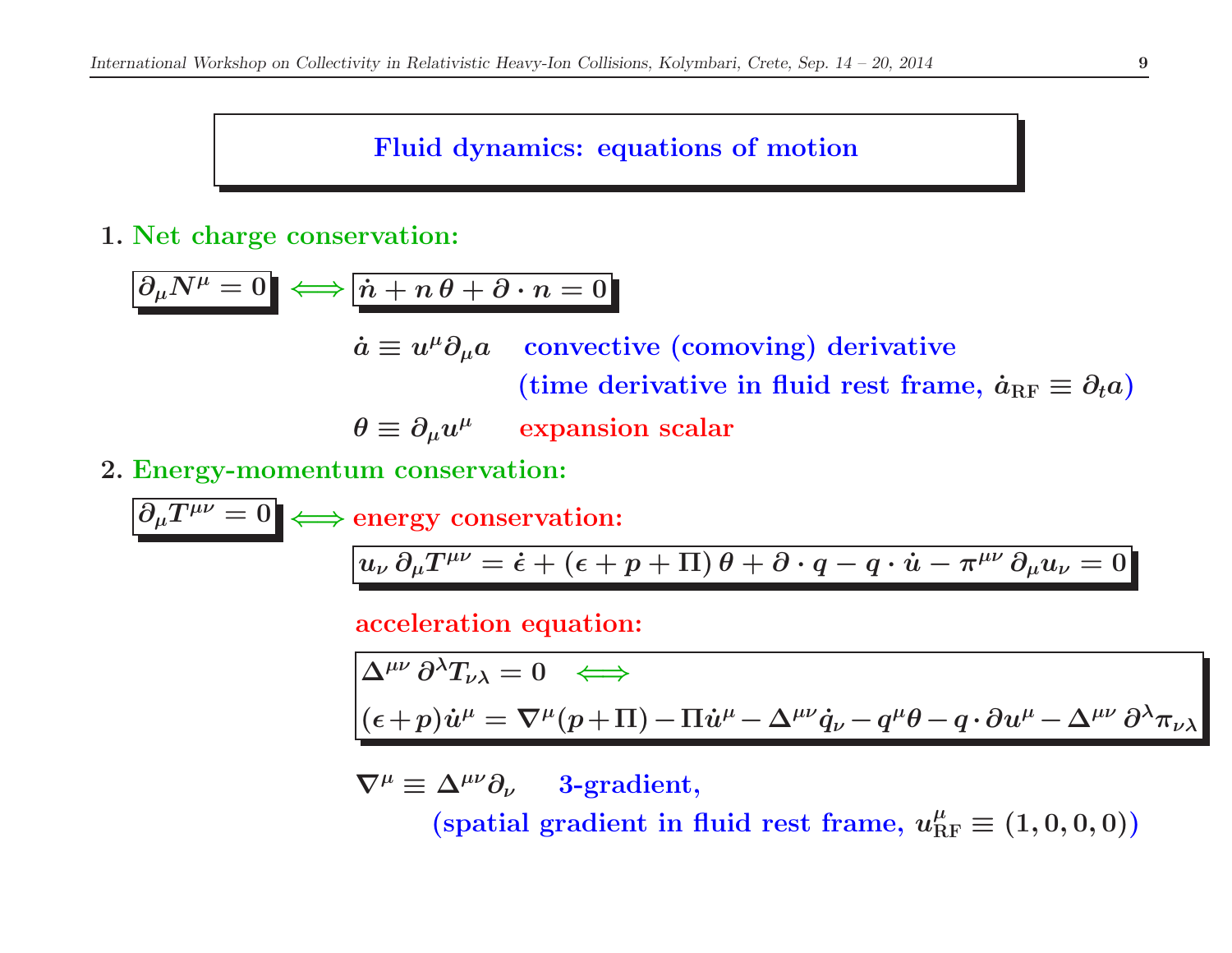## **Solvability**

## Problem:

5 equations, but 15 unknowns (for given  $u^\mu$ ):  $\epsilon$  ,  $p$  ,  $n$  ,  $\Pi$  ,  $n^\mu$   $(3)$  ,  $q^\mu$   $(3)$  ,  $\pi^{\mu\nu}$   $(5)$ Solution:

1. clever choice of frame (Eckart, Landau,...): eliminate  $n^\mu$  or  $q^\mu$ 

 $\implies$  does not help! Promotes  $u^{\mu}$  to dynamical variable!

- 2. ideal fluid limit: all dissipative terms vanish,  $\Pi = n^{\mu} = q^{\mu} = \pi^{\mu\nu} = 0$ 
	- $\implies$  6 unknowns:  $\epsilon$ ,  $p$ ,  $n$ ,  $u^{\mu}(3)$  (not quite there yet...)
	- ⇒ fluid is in local thermodynamical equilibrium
	- $\Rightarrow$  provide equation of state (EOS)  $p(\epsilon, n)$  to close system of equations
- 3. provide additional equations for dissipative quantities
	- ⇒ dissipative relativistic fluid dynamics
	- (a) First-order theories: e.g. generalization of Navier-Stokes (NS) equations to the relativistic case (Landau, Lifshitz)
	- (b) Second-order theories: e.g. Israel-Stewart (IS) equations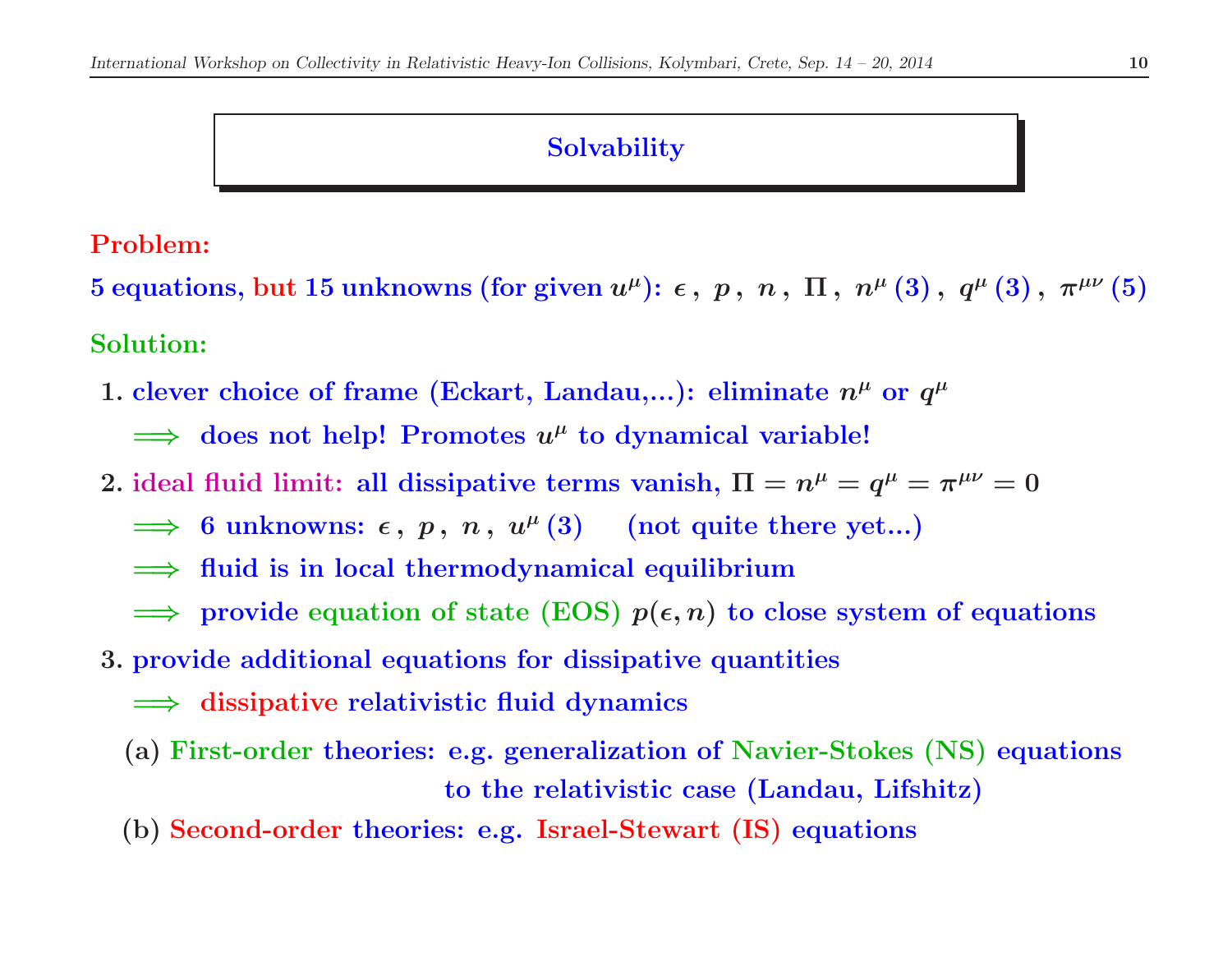#### Navier-Stokes equations

Navier-Stokes (NS) equations: first-order, dissipative relativistic fluid dynamics

1. bulk viscous pressure:  $\boxed{\Pi_{\rm NS}} =$ 

 $\left|\Pi_{\text{NS}}=-\zeta\,\theta\right|$ 

- $\mathcal{C}$ bulk viscosity
- 2. diffusion current:  $n_{\rm NS}^{\mu} =$
- $\left[n_{\rm NS}^\mu = \kappa_n \, \nabla^\mu \alpha \right]$ 
	- $\beta \equiv 1/T \quad \text{ inverse temperature},$  $\alpha \equiv \beta \, \mu, \qquad \mu \quad {\rm chemical \; potential},$  $\kappa_n$ net-charge diffusion coefficient
- 3. shear stress tensor:  $\pi_{\text{NS}}^{\mu\nu} = 2 \eta \sigma^{\mu\nu}$

ηshear viscosity,

$$
\sigma^{\mu\nu} = \nabla^{<\mu} u^{\nu>} \qquad \text{shear tensor}
$$

- =⇒algebraic expressions in terms of thermodynamic and fluid variables
- =⇒simple... but: unstable and acausal equations of motion!! W.A. Hiscock, L. Lindblom, PRD <sup>31</sup> (1985) <sup>725</sup>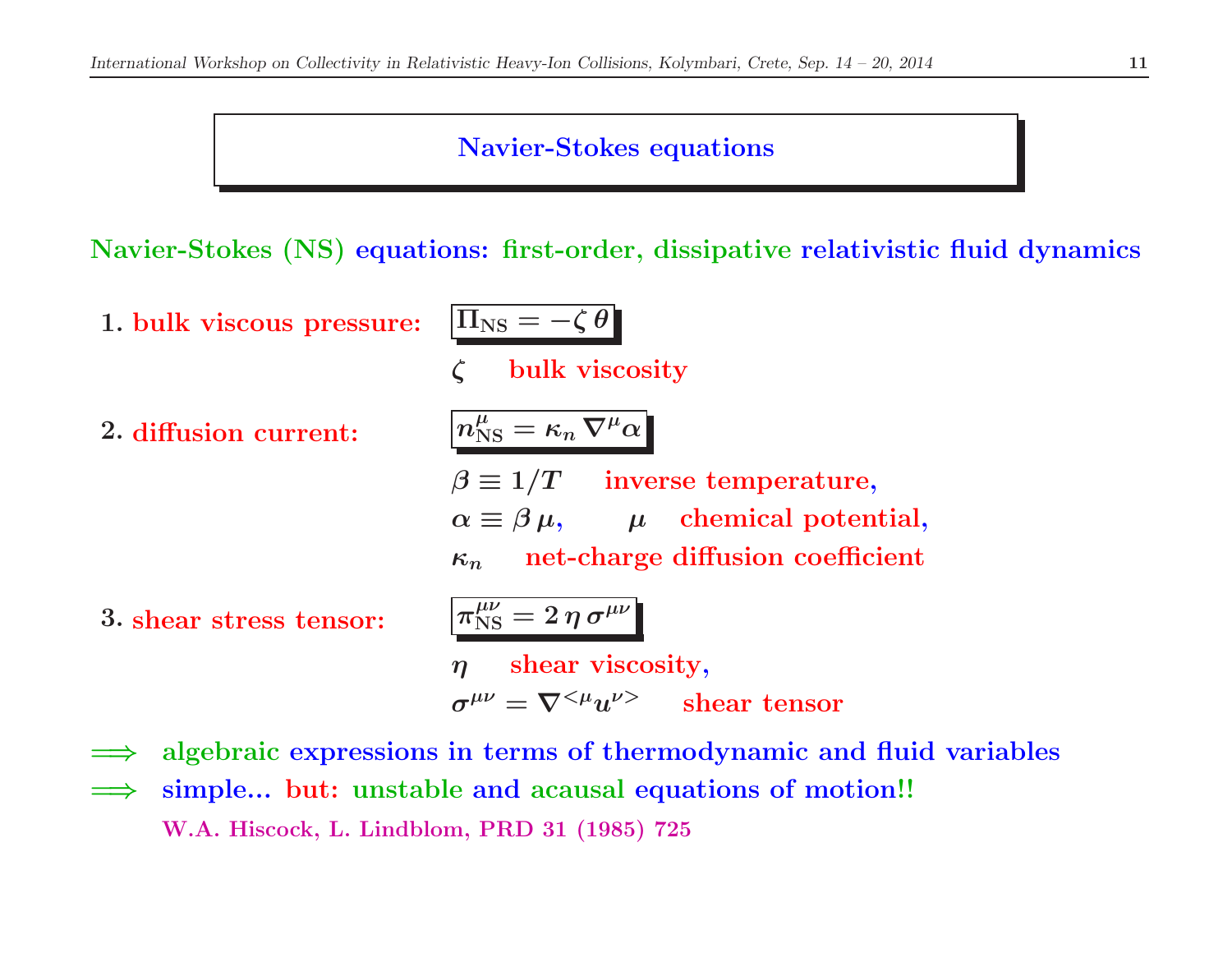#### Israel-Stewart equations

Israel-Stewart (IS) equations: second-order, dissipative relativistic fluid dynamics W. Israel, J.M. Stewart, Ann. Phys. <sup>118</sup> (1979) <sup>341</sup>

"Simplified" version:

$$
\begin{aligned} \tau_\Pi \, \dot{\Pi} + \Pi &= \Pi_\mathrm{NS} \\ \tau_n \, \dot{n}^{<\mu>} + n^\mu &= n^\mu_\mathrm{NS} \\ \tau_\pi \, \dot{\pi}^{<\mu\nu>} + \pi^{\mu\nu} &= \pi_\mathrm{NS}^{\mu\nu} \end{aligned}
$$

cf. also T. Koide, G.S. Denicol, Ph. Mota, T. Kodama, Phys. Rev. C75 (2007) <sup>034909</sup>

=⇒ dynamical (instead of algebraic) equations for dissipative terms! solution: e.g. bulk viscous pressure

$$
e \quad \left| \Pi(t) = \Pi_{\text{NS}} \left( 1 - e^{-t/\tau_{\text{II}}} \right) + \Pi(0) e^{-t/\tau_{\text{II}}} \right|
$$

- =⇒dissipative quantities  $\Pi$ ,  $n^{\mu}$ ,  $\pi^{\mu\nu}$  relax to their respective NS values  $\Pi_{\text{NS}}\,,\;n_{\text{NS}}^{\mu} \,,\;\pi_{\text{NS}}^{\mu\nu}\;\;\text{on time scales}\;\;\, \tau_{\Pi}\,,\;\tau_n\,,\;\tau_\pi$
- =⇒ stable and causal fluid dynamical equations of motion! see, e.g., S. Pu, T. Koide, DHR, PRD81 (2010) <sup>114039</sup>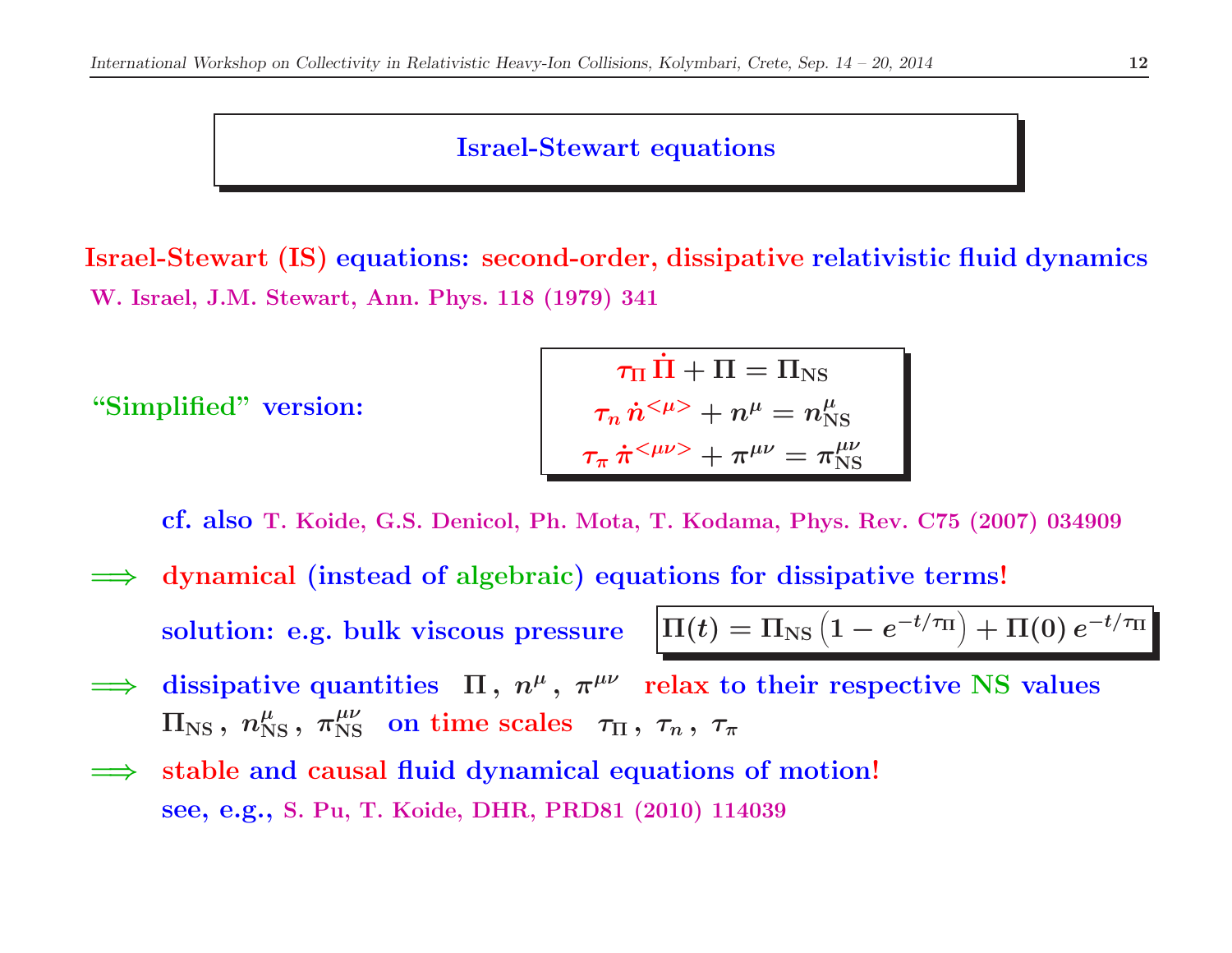#### Power counting (I)

<sup>3</sup> length scales: <sup>2</sup> microscopic, <sup>1</sup> macroscopic

- $\bullet$  thermal wavelength  $\lambda_{\rm th}\sim \beta\equiv 1/T$
- mean free path  $\ell_{\rm mfp} \sim (\langle \sigma \rangle n)^{-1}$ 
	- $\langle \sigma \rangle$  $\lambda$  averaged cross section,  $n \sim T^3 = \beta^{-3} \sim \lambda_{\rm th}^{-3}$
- length scale over which macroscopic fluid fields vary  $L_{\rm hydro}$ ,  $\partial_\mu \sim L_{\rm hydro}^{-1}$

Note: Since 
$$
\eta \sim (\langle \sigma \rangle \lambda_{\text{th}})^{-1} \implies \left[ \frac{\ell_{\text{mfp}}}{\lambda_{\text{th}}} \sim \frac{1}{\langle \sigma \rangle n} \frac{1}{\lambda_{\text{th}}} \sim \frac{\lambda_{\text{th}}^3}{\langle \sigma \rangle \lambda_{\text{th}}} \sim \frac{\lambda_{\text{th}}^3}{\langle \sigma \rangle \lambda_{\text{th}}} \sim \frac{\eta}{s} \right]
$$

s entropy density,  $s \sim n \sim T^3 = \beta^{-3} \sim \lambda_{\rm th}^{-3}$ 

=⇒ $\Rightarrow \frac{\eta}{s}$ ssolely determined by the <sup>2</sup> microscopic length scales!

Note:: similar argument holds for  $\frac{\zeta}{s}$ ,  $\kappa_n$  $\boldsymbol{\beta} \, \boldsymbol{s}$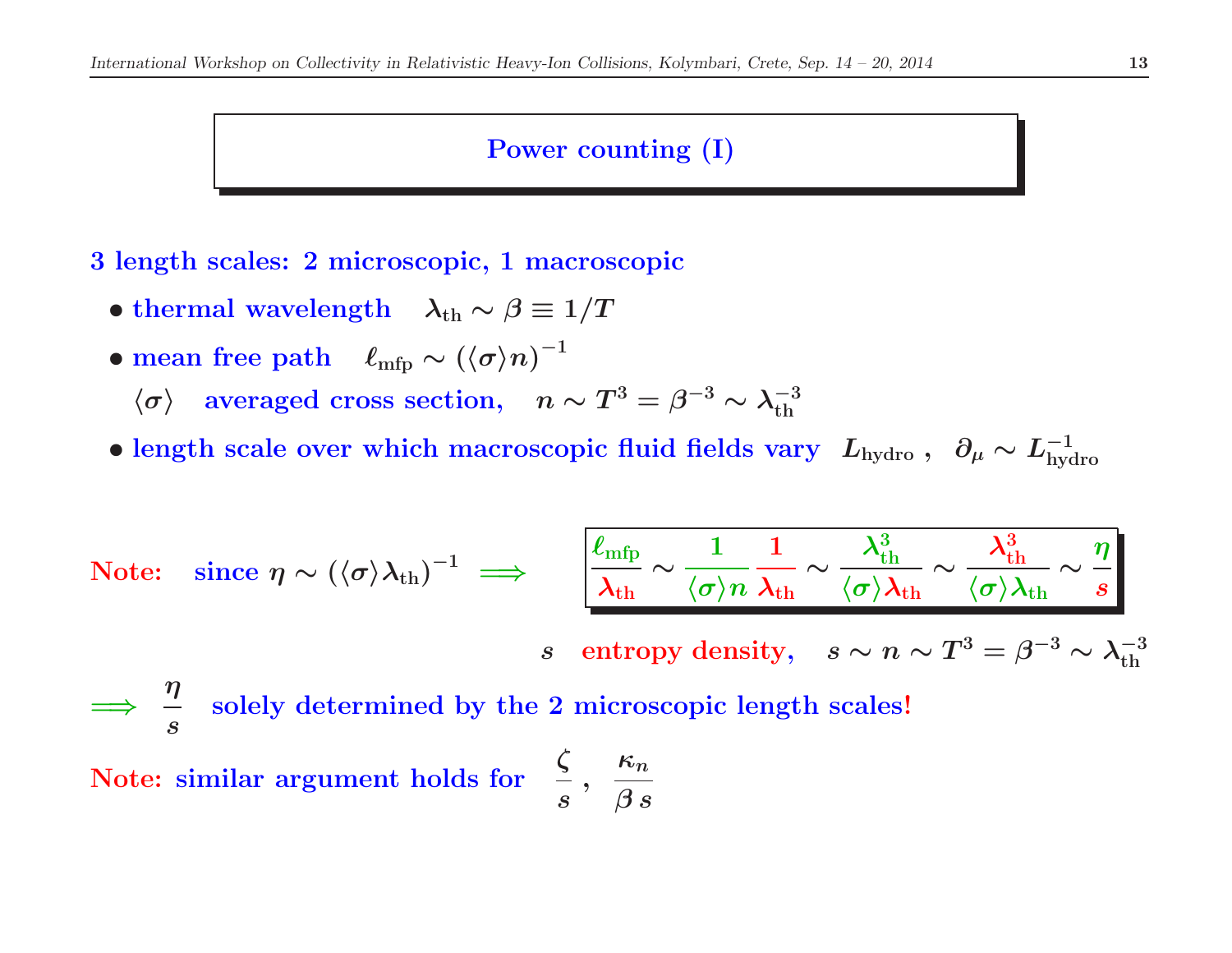### Power counting (II)

### <sup>3</sup> regimes:

- dilute gas limit  $\frac{\ell_{\rm mfp}}{\lambda_{\rm th}}\sim \frac{\eta}{s}$  $\gg 1 \iff \langle \sigma \rangle \ll \lambda_{\rm th}^2 \implies \text{weak-coupling limit}$
- viscous fluids  $\frac{\ell_{\rm mfp}}{\lambda_{\rm th}}\sim \frac{\eta}{s}$  $\sim 1 \iff \langle \sigma \rangle \sim \lambda_{\rm th}^2$

 $\text{interactions happen on the scale } \lambda_{\text{th}} \implies \text{moderate coupling}$ 

• ideal fluid limit  $\frac{\ell_{\rm mfp}}{\lambda_{\rm th}}\sim \frac{\eta}{s}$  $\ll 1 \iff \langle \sigma \rangle \gg \lambda_{\rm th}^2 \implies \hbox{strong-coupling limit}$ 

gradient (derivative) expansion:

$$
\boxed{\ell_{\rm mfp} \, \partial_\mu \sim \frac{\ell_{\rm mfp}}{L_{\rm hydro}} \equiv K \sim \delta \ll 1}
$$

# K Knudsen number

 $\implies$  equivalent to  $k\,\ell_{\rm mfp} \ll 1\,,\quad k\quad$  typical momentum scale

R. Baier, P. Romatschke, D.T. Son, A.O. Starinets, M.A. Stephanov, JHEP <sup>0804</sup> (2008) <sup>100</sup>

 $\Rightarrow$  separation of macroscopic fluid dynamics (large scale  $\sim L_{\text{hydro}}$ )<br>from microscopic particle dynamics (small scale  $\sim \ell$  ${\rm from\,\, microscopic\,\, particle\,\, dynamics\,\, (small\,\,scale\,\,\sim\,\ell_{\rm mfp})}$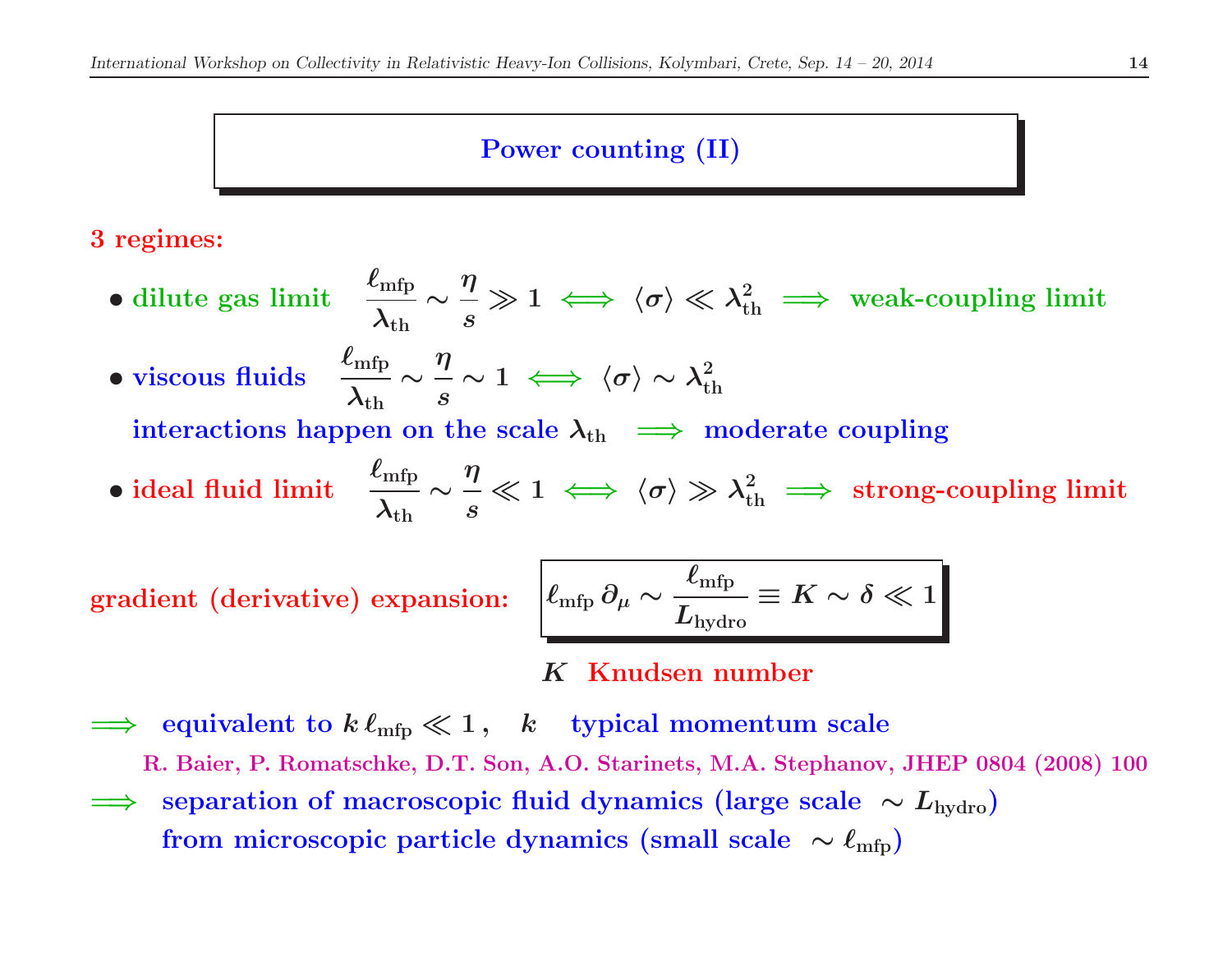## Power counting (III)

Primary quantities:  $\epsilon$ ,  $p$ ,  $n$ ,  $s \iff$ Dissipative quantities:  $\Pi$ ,  $n^{\mu}$ ,  $\pi^{\mu\nu}$ 

$$
\boxed{{\rm If}\quad K\sim \ell_{\rm mfp}\,\partial_\mu\sim \delta\ll 1\,\,,\,\text{then}\quad \frac{\Pi}{\epsilon}\sim \frac{n^\mu}{s}\sim \frac{\pi^{\mu\nu}}{\epsilon}\sim \delta\ll 1}
$$

 $\frac{\boldsymbol{\eta}}{\boldsymbol{s}}$ !<br>!

Dissipative quantities are small compared to primary quantities  $\implies$  small deviations from local thermodynamical equilibrium!

Note:statement independent of value of  $\frac{\zeta}{s}$ ,  $\kappa_n$  $\beta\,s\,$  '

Proof: Gibbs relation: 
$$
\epsilon + p = Ts + \mu n \implies \beta \epsilon \sim s
$$
!  
\nEstimate dissipative terms by their Navier-Stokes values:  
\n $\Pi \sim \Pi_{\text{NS}} = -\zeta \theta$ ,  $n^{\mu} \sim n_{\text{NS}}^{\mu} = \kappa_n \nabla^{\mu} \alpha$ ,  $\pi^{\mu\nu} \sim \pi_{\text{NS}}^{\mu\nu} = 2 \eta \sigma^{\mu\nu}$   
\n $\implies \frac{\Pi}{\epsilon} \sim -\frac{\zeta}{\beta \epsilon} \beta \theta \sim -\frac{\zeta}{s} \frac{\beta}{\lambda_{\text{th}}} \frac{\lambda_{\text{th}}}{\ell_{\text{mfp}}} \ell_{\text{mfp}} \theta \sim \ell_{\text{mfp}} \partial_{\mu} u^{\mu} \sim \delta$ ,  
\n $\frac{n^{\mu}}{s} \sim \frac{\kappa_n}{s} \nabla^{\mu} \alpha \sim \frac{\kappa_n}{\beta s} \frac{\beta}{\lambda_{\text{th}}} \frac{\lambda_{\text{th}}}{\ell_{\text{mfp}}} \ell_{\text{mfp}} \nabla^{\mu} \alpha \sim \ell_{\text{mfp}} \nabla^{\mu} \alpha \sim \delta$ ,  
\n $\frac{\pi^{\mu\nu}}{\epsilon} \sim 2 \frac{\eta}{\beta \epsilon} \beta \sigma^{\mu\nu} \sim 2 \frac{\eta}{s} \frac{\beta}{\lambda_{\text{th}}} \frac{\lambda_{\text{th}}}{\ell_{\text{mfp}}} \ell_{\text{mfp}} \sigma^{\mu\nu} \sim \ell_{\text{mfp}} \nabla^{<\mu} u^{\nu>} \sim \delta$ , q.e.d.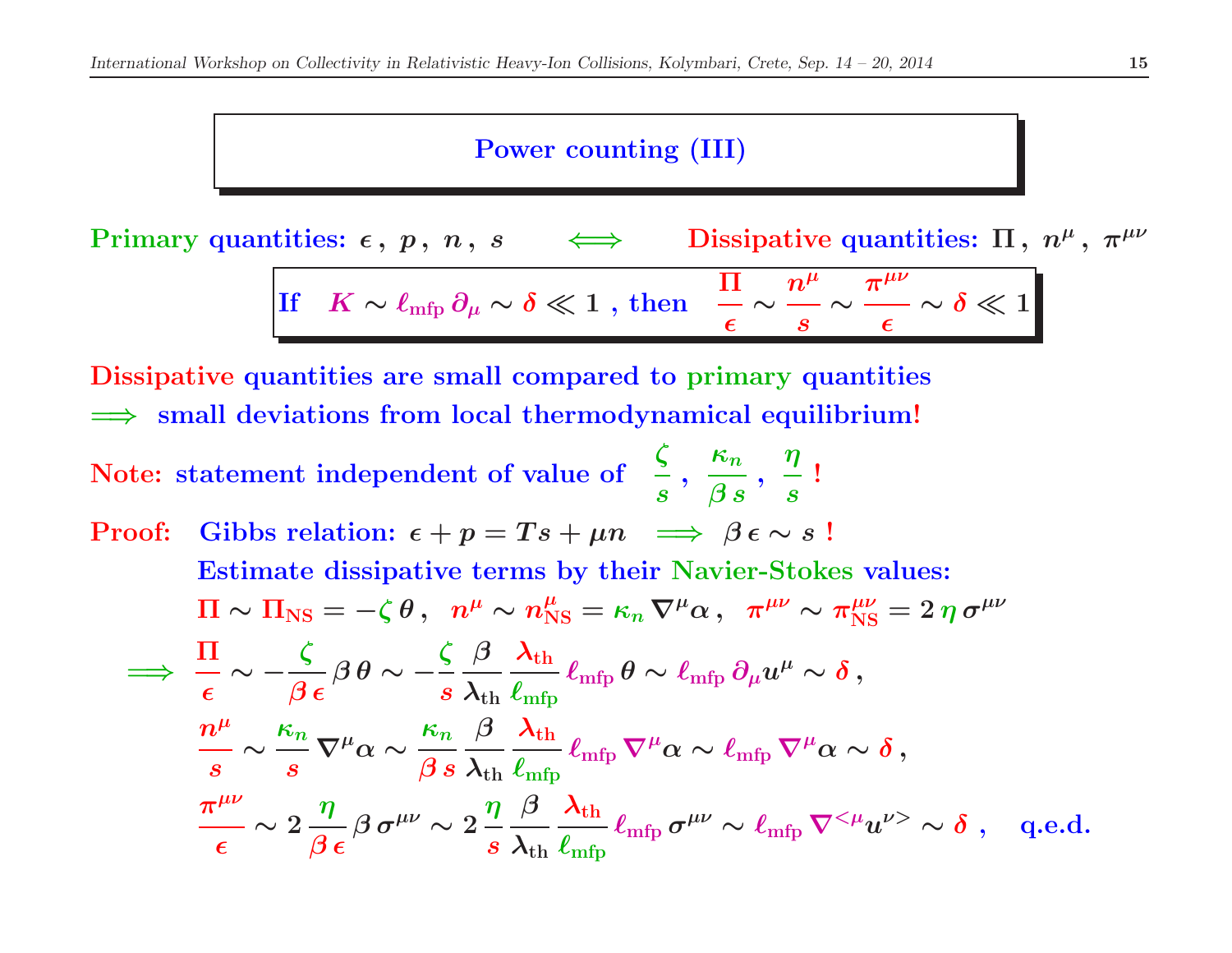Israel-Stewart equations revisited (I)

additional relaxation term in IS equation is of second order in  $\delta$ :

$$
\frac{1}{\epsilon} \, \tau_\Pi \, \dot{\Pi} \sim \frac{1}{\epsilon} \, u^\mu \, \ell_{\rm mfp} \, \partial_\mu \Pi \sim K \, \frac{\Pi}{\epsilon} \sim K \delta \sim O (\delta^2)
$$

 $\Rightarrow$  to be consistent, have to include other second-order terms as well! =⇒

$$
\tau_{\Pi} \dot{\Pi} + \Pi = \Pi_{\text{NS}} + \mathcal{K}
$$

$$
\tau_n \dot{n}^{<\mu>} + n^{\mu} = n^{\mu}_{\text{NS}} + \mathcal{K}^{\mu}
$$

$$
\tau_{\pi} \dot{\pi}^{<\mu\nu>} + \pi^{\mu\nu} = \pi^{\mu\nu}_{\text{NS}} + \mathcal{K}^{\mu\nu}
$$

 ${\cal K}=\zeta_1\,\omega_{\mu\nu}\,\omega^{\mu\nu}+\zeta_2\,\sigma^{\mu\nu}\,\sigma_{\mu\nu}+\zeta_3\,\theta^2\;+\zeta_4\,(\nabla\alpha)^2+\zeta_5\,(\nabla p)^2+\zeta_6\,\nabla\alpha\cdot\nabla p+\zeta_7\,\nabla^2\alpha+\zeta_8\,\nabla^2p\;,$  $\mathcal{K}^{\mu} = \kappa_1\,\sigma^{\mu\nu}\,\nabla_{\nu}\alpha + \kappa_2\,\sigma^{\mu\nu}\,\nabla_{\nu}p + \kappa_3\,\theta\,\nabla^{\mu}\alpha + \kappa_4\,\theta\,\nabla^{\mu}p + \kappa_5\,\omega^{\mu\nu}\,\nabla_{\nu}\alpha + \kappa_6\,\Delta^{\mu\lambda}\partial^{\nu}\sigma_{\lambda\nu} + \kappa_7\,\nabla^{\mu}\theta\;,$  $\mathcal{K}^{\mu\nu}=\eta_1\,\omega_\lambda^{~<\mu}\,\omega^{\nu>\lambda}+\eta_2\,\theta\,\sigma^{\mu\nu}+\eta_3\,\sigma_\lambda^{~<\mu}\,\sigma^{\nu>\lambda}+\eta_4\,\sigma_\lambda^{~<\mu}\,\omega^{\nu>\lambda}+\eta_5\,\nabla^{<\mu}\alpha\,\nabla^{\nu>}\alpha$  $+~\eta_6~\nabla^{<\mu}p~\nabla^{\nu>}p + \eta_7~\nabla^{<\mu}\alpha~\nabla^{\nu>}p + \eta_8~\nabla^{<\mu}\nabla^{\nu>} \alpha + \eta_9~\nabla^{<\mu}\nabla^{\nu>} p$ where  $\omega^{\mu\nu} \equiv \nabla^{<\mu} u^{\nu>}$  vorticity

# ⇒ second-order gradient expansion!

cf. R. Baier, P. Romatschke, D.T. Son, A.O. Starinets, M.A. Stephanov, JHEP <sup>0804</sup> (2008) <sup>100</sup>P. Romatschke, Class. Quant. Grav. <sup>27</sup> (2010) <sup>025006</sup>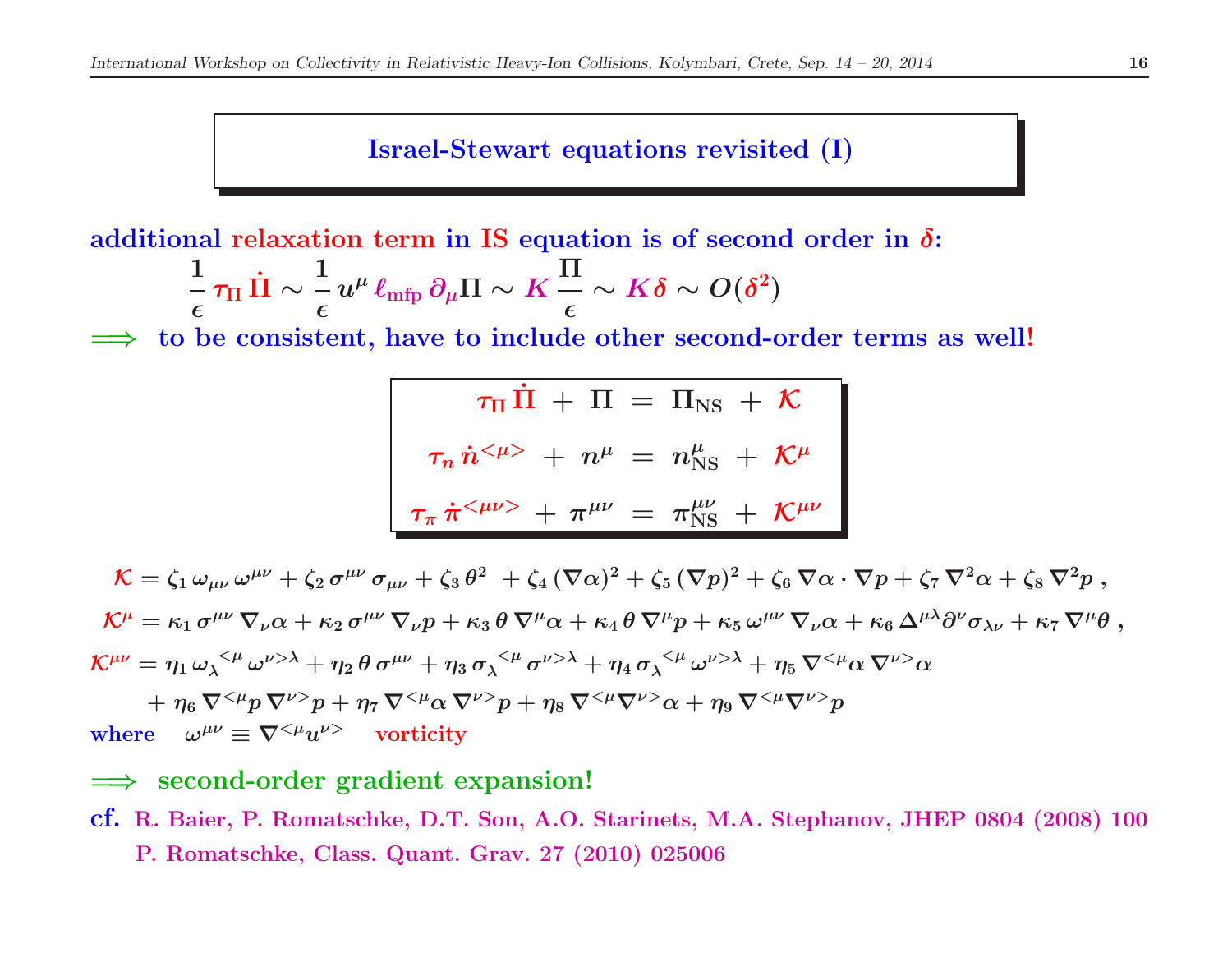#### Israel-Stewart equations revisited (II)

unfortunately, including second-order gradient terms renders eqs. of motion parabolic  $\implies$  acausal, unstable  $\implies$  in general,  $\mathcal{K},\ \mathcal{K}^{\mu},\ \mathcal{K}^{\mu\nu}$  have to be omitted!

- ... but there is more: in principle,  $\Pi$ ,  $n^{\mu}$ ,  $\pi^{\mu\nu}$  are quantities independent from  $\theta$ ,  $\nabla^{\mu} \alpha$ ,  $\nabla^{\mu} p$ ,  $\sigma^{\mu \nu}$ ,  $\omega^{\mu \nu}$
- =⇒additional Lorentz-covariants:

$$
\tau_{\Pi} \dot{\Pi} + \Pi = \Pi_{\text{NS}} + \mathcal{K} + \mathcal{J} + \mathcal{R}
$$
\n
$$
\tau_n \dot{n}^{<\mu>} + n^{\mu} = n^{\mu}_{\text{NS}} + \mathcal{K}^{\mu} + \mathcal{J}^{\mu} + \mathcal{R}^{\mu}
$$
\n
$$
\tau_n \dot{\pi}^{<\mu\nu>} + \pi^{\mu\nu} = \pi^{\mu\nu}_{\text{NS}} + \mathcal{K}^{\mu\nu} + \mathcal{J}^{\mu\nu} + \mathcal{R}^{\mu\nu}
$$

$$
\mathcal{J} = -\ell_{\Pi n} \nabla \cdot n - \tau_{\Pi n} n \cdot \nabla p - \delta_{\Pi \Pi} \theta \Pi - \lambda_{\Pi n} n \cdot \nabla \alpha + \lambda_{\Pi \pi} \pi^{\mu \nu} \sigma_{\mu \nu}
$$
\n
$$
\mathcal{J}^{\mu} = \omega^{\mu \nu} n_{\nu} - \delta_{nn} \theta n^{\mu} - \ell_{n\Pi} \nabla^{\mu} \Pi + \ell_{n\pi} \Delta^{\mu \nu} \nabla^{\lambda} \pi_{\nu \lambda} + \tau_{n\Pi} \Pi \nabla^{\mu} p - \tau_{n\pi} \pi^{\mu \nu} \nabla_{\nu} p - \lambda_{nn} \sigma^{\mu \nu} n_{\nu} + \lambda_{n\Pi} \Pi \nabla^{\mu} \alpha
$$
\n
$$
- \lambda_{n\pi} \pi^{\mu \nu} \nabla_{\nu} \alpha
$$
\n
$$
\mathcal{J}^{\mu \nu} = 2 \pi_{\lambda}^{\langle \mu} \omega^{\nu > \lambda} - \delta_{\pi \pi} \theta \pi^{\mu \nu} - \tau_{\pi \pi} \pi_{\lambda}^{\langle \mu} \sigma^{\nu > \lambda} + \lambda_{\pi \Pi} \Pi \sigma^{\mu \nu} - \tau_{\pi n} n^{\langle \mu} \nabla^{\nu >} p + \ell_{\pi n} \nabla^{\langle \mu} n^{\nu >} + \lambda_{\pi n} n^{\langle \mu} \nabla^{\nu >} \alpha
$$
\n
$$
\mathcal{R} = \varphi_1 \Pi^2 + \varphi_2 n \cdot n + \varphi_3 \pi^{\mu \nu} \pi_{\mu \nu}
$$
\n
$$
\mathcal{R}^{\mu} = \varphi_4 \pi^{\mu \nu} n_{\nu} + \varphi_5 \Pi n^{\mu}
$$
\n
$$
\mathcal{R}^{\mu \nu} = \varphi_6 \Pi \pi^{\mu \nu} + \varphi_7 \pi_{\lambda}^{\langle \mu} \pi^{\nu > \lambda} + \varphi_8 n^{\langle \mu} n^{\nu >}
$$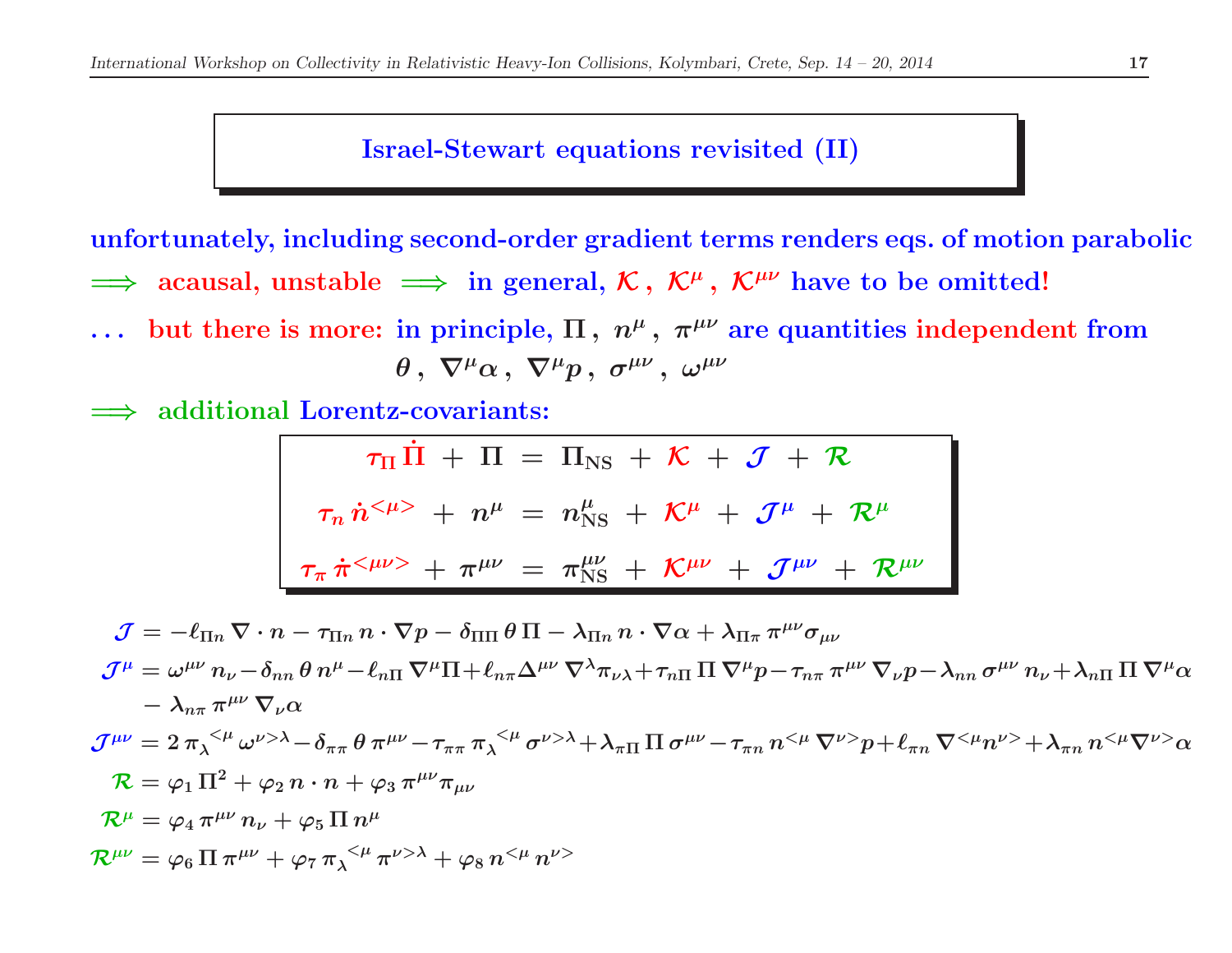# Matching to kinetic theory

Fluid dynamics is an effective (macroscopic) theory for the long-wavelength, small-frequency limit of <sup>a</sup> <sup>g</sup>iven (microscopic) theory

⇒ coefficients in equations of motion can be determined by matching to the<br>underlying theory  $\alpha$  s kinotic theory underlying theory, e.g. kinetic theory

G.S. Denicol, H. Niemi, E. Molnár, DHR, PRD85 (2012) 114047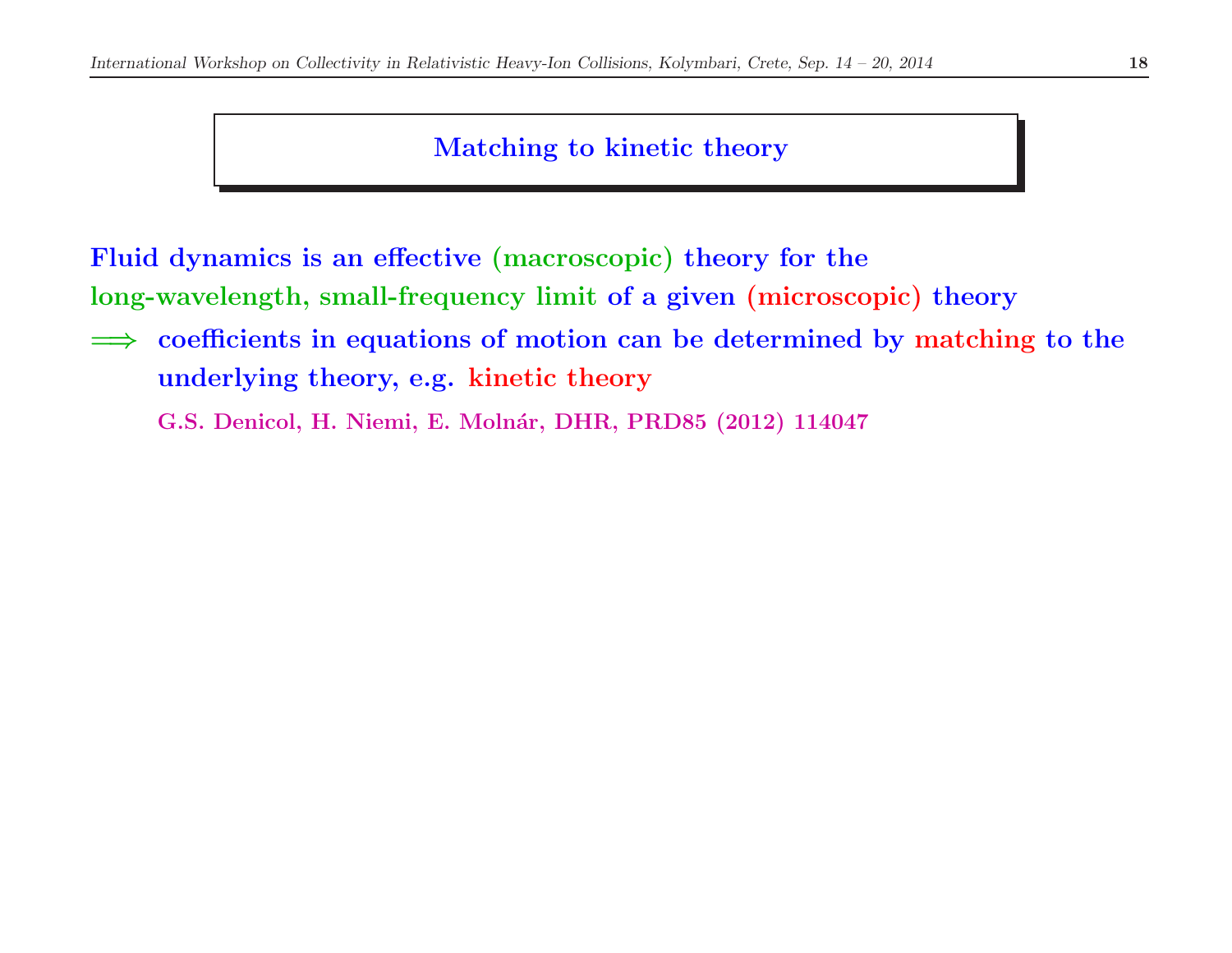## Details (I)

- 1. Boltzmann equation  $k \cdot \partial f_k = C[f]$  for single-particle distribution function  $f_k$
- $2.~{\rm introduce~ irreducible~ tensors~of~ rank}~~\ell; \quad k_{<\mu_1}\cdots k_{\mu_\ell>} \equiv \Delta^{\nu_1\cdots \nu_\ell}_{\mu_1\cdots \mu_\ell} k_{\nu_1}\cdots k_{\nu_\ell}$  $\Delta_{\mu_1\cdot\cdot\cdot\mu_\ell}^{\nu_1\cdot\cdot\cdot\nu_\ell}$  are projectors onto subspaces orthogonal to  $u^\mu$ , symmetric in  $\mu_i,$   $\nu_i,$  and traceless
- $3.~f_k$  can be expanded in terms of  $k_{<\mu_1}\cdots k_{\mu_\ell>}$

$$
f_k = f_{0k} + f_{0k} \, \tilde{f}_{0k} \, \textstyle \sum\limits_{\ell=0}^{\infty} \sum\limits_{n=0}^{N_\ell} \mathcal{H}_{kn}^{(\ell)} \, \rho_n^{\mu_1\cdots\mu_\ell} \, k_{<\mu_1}\cdots k_{\mu_\ell>}
$$

where

- (a)  $f_{0k} = [\exp(\beta u \cdot k \alpha) + a]^{-1}$  single-particle distribution function in local  ${\rm equilibrium},~~~a=\pm 1/0~{\rm for~Fermi/Base/Boltzmann~statistics}$
- (b)  $\tilde{f_0}$  $\delta_{0k}=1-a\,f_{0k}\,$  ${\rm (c)}\; {\cal H}^{(\ell)}_{kn} = \frac{W^{(\ell)}}{\ell!} \sum\limits_{m=n}^{N_\ell} a^{(\ell)}_{mn}\,P^{(\ell)}_{km} \; , \text{ where}$  $P_{kn}^{(\ell)} = \sum\limits_{r=0}^n a_{nr}^{(\ell)} \, E_k^r \; \; \text{are orthogonal polynomials of order $n$ in energy $E_k \equiv u \cdot k$}$  $\implies$   $\mathcal{H}_{kn}^{(\ell)}$  $\Rightarrow \; \mathcal{H}_{kn}^{(\ell)} \text{ are polynomials of order } N_{\ell} \text{ in energy } E_k$ (d) irreducible moments of  $\delta f_k \equiv f_k - f_{0k}$ :  $\rho_n^{\mu_1\cdots\mu_\ell} = \int \mathrm{d}K\, \delta f_k\, E^n_k\, k^{<\mu_1} \cdots k^{\mu_\ell>}$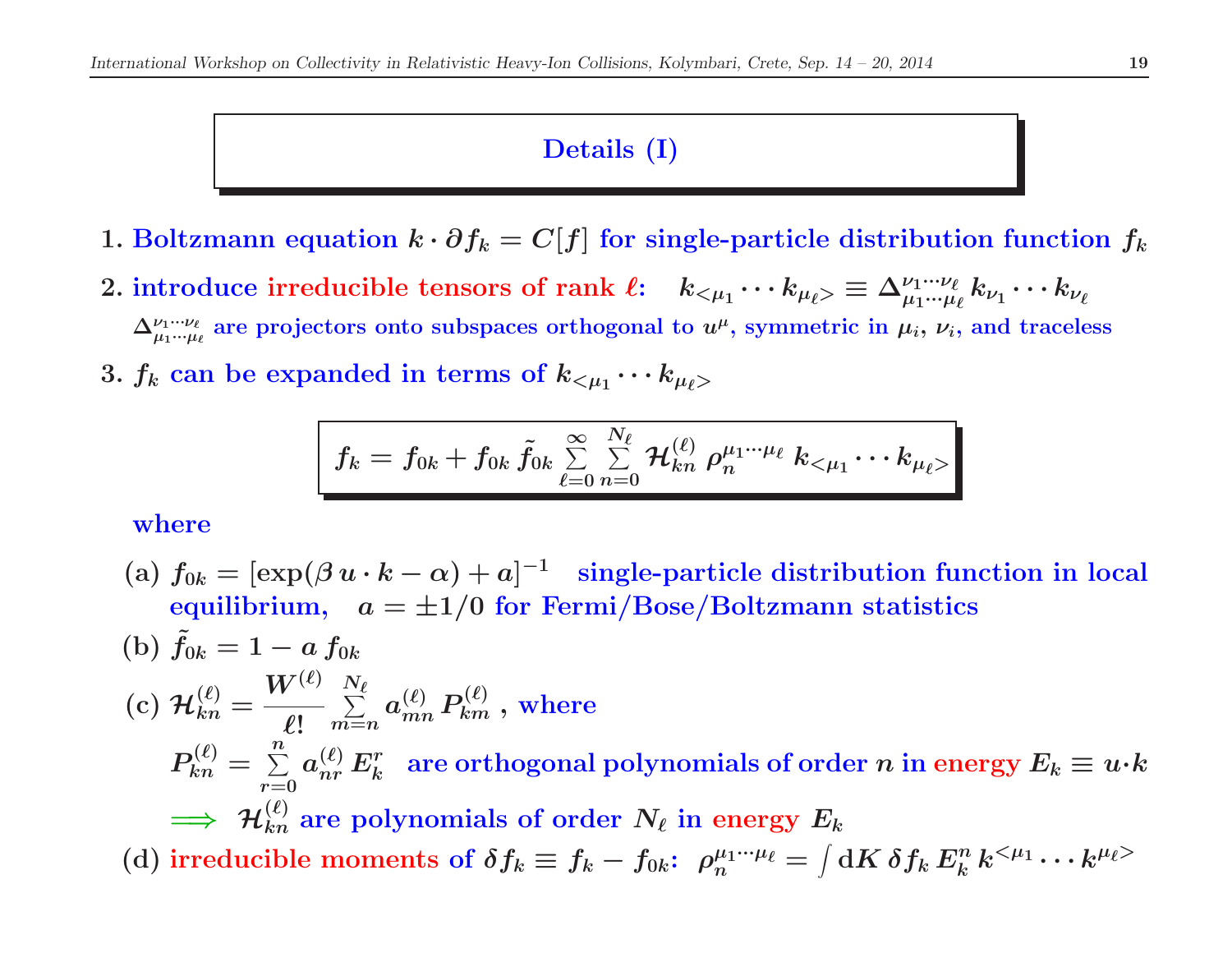#### Details (II)

- 4. rewrite Boltzmann equation in the form  $\delta \dot{f}_s$  $\dot{f}_k = -\dot{f}_k$  $0k^ -\frac{1}{E_{k}}\left\{ k\cdot\nabla\left(f_{0k}+\delta f_{k}\right)-C[f]\right\}$
- 5. derive equations of motion for irreducible moments, e.g. up to  $\ell=2$ :

$$
\dot{\rho}_{r} = C_{r-1} + \alpha_{r}^{(0)} \theta - \frac{G_{2r}}{D_{20}} \theta \Pi + \frac{G_{2r}}{D_{20}} \sigma^{\mu\nu} \pi_{\mu\nu} + \frac{G_{3r}}{D_{20}} \partial \cdot n + (r-1) \sigma_{\mu\nu} \rho_{r-2}^{\mu\nu} + r \dot{u}_{\mu} \rho_{r-1}^{\mu\nu}
$$
  
\n
$$
- \nabla_{\mu} \rho_{r-1}^{\mu} - \frac{1}{3} \left[ (r+2)\rho_{r} - (r-1)m^{2} \rho_{r-2} \right] \theta
$$
  
\n
$$
\dot{\rho}_{r}^{<\mu>} = C_{r-1}^{<\mu>} + \alpha_{r}^{(1)} \nabla^{\mu} \alpha + \omega_{\nu}^{\mu} \rho_{r}^{\nu} - \frac{1}{3} \left[ (r+3)\rho_{r}^{\mu} - (r-1)m^{2} \rho_{r-2}^{\mu} \right] \theta - \Delta_{\lambda}^{\mu} \nabla_{\nu} \rho_{r-1}^{\lambda\nu}
$$
  
\n
$$
- \frac{1}{5} \left[ (2r+3)\rho_{r}^{\nu} - 2(r-1)m^{2} \rho_{r-2}^{\nu} \right] \sigma_{\nu}^{\mu} - \frac{1}{3} \left[ (r+3)\rho_{r+1} - rm^{2} \rho_{r-1} \right] \dot{u}^{\mu}
$$
  
\n
$$
+ \frac{\beta J_{r+2,1}}{\epsilon_{r}p} \left( \Pi \dot{u}^{\mu} - \nabla^{\mu} \Pi + \Delta^{\mu\nu} \partial^{\lambda} \pi_{\lambda\nu} \right) + \frac{1}{3} \nabla^{\mu} (\rho_{r+1} - m^{2} \rho_{r-1})
$$
  
\n
$$
\dot{\rho}_{r}^{<\mu\nu>} = C_{r-1}^{<\mu\nu>} + 2 \alpha_{r}^{(2)} \sigma^{\mu\nu} - \frac{2}{7} \left[ (2r+5)\rho_{r}^{\lambda<\mu} - 2(r-1)m^{2} \rho_{r-2}^{\lambda<\mu} \right] \sigma_{\lambda}^{\lambda<\mu} + 2 \rho_{r}^{\lambda<\mu} \omega_{\lambda}^{\nu>} +
$$

 $\alpha_r^{(\ell)},~G_{nm}\,,~D_{nq}\,,~J_{nq}\quad {\rm thermodynamic~functions} \nonumber \ \sim \, 0.177~{\rm mW}^2 \sim 0.0141~{\rm cm}^{-3}$  $C^{<\mu_1\cdot\cdot\cdot\mu_\ell>}_{r}=\int \mathrm{d}K\, E_k^r\, k^{<\mu_1}\cdot\cdot\cdot k^{\mu_\ell>} \,C[f] \;\;\text{ irreducible moment of collision integral}$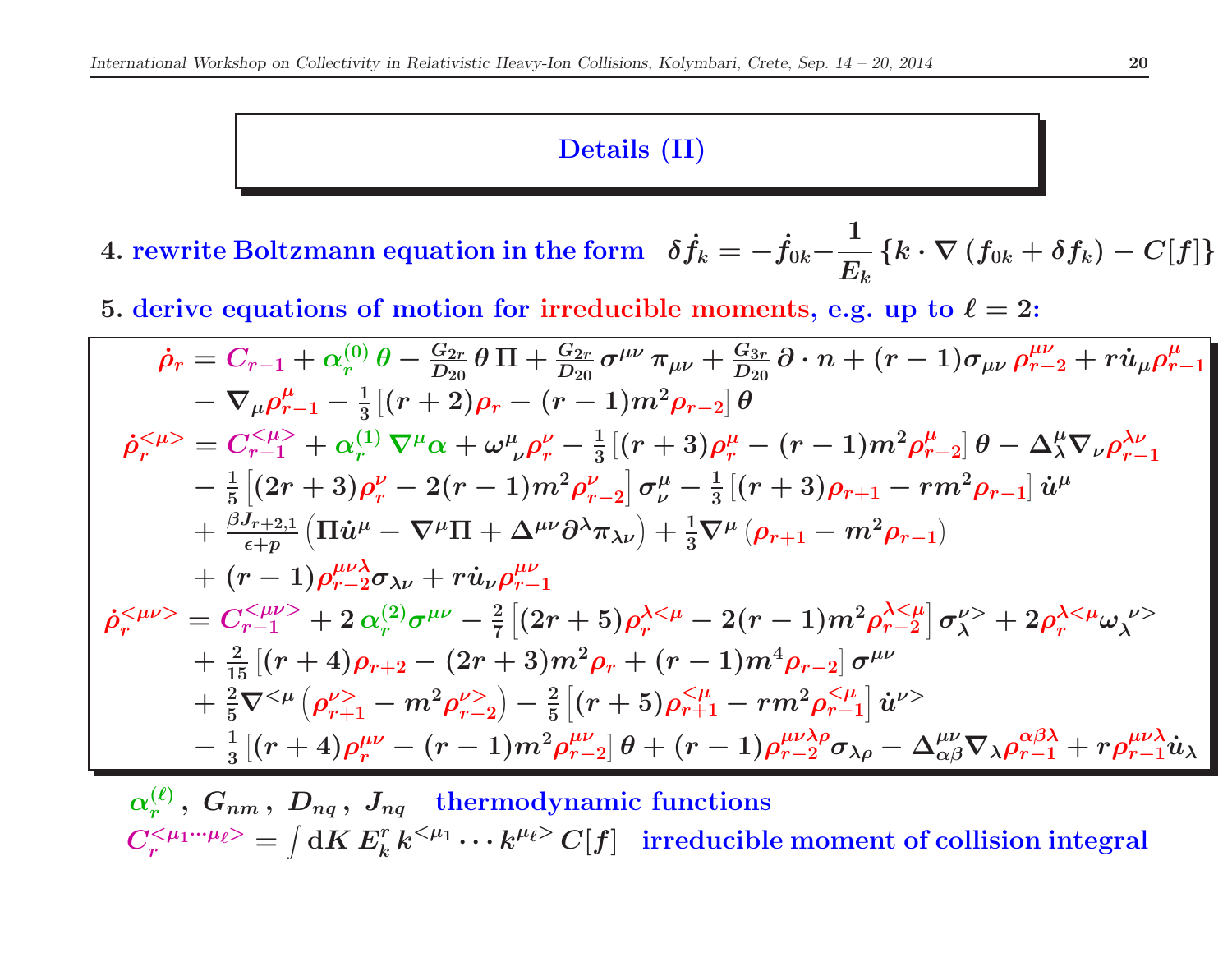## Details (III)

Remarks:

- (a) system of infinitely many coupled equations for irreducible moments  $\rho^{\mu_1\cdot\cdot\cdot\mu_\ell}_r$
- (b) system completely equivalent to Boltzmann equation
- (c) by definition  $\rho_0=-\frac{3}{m^2}$  $\Pi \, , \; \rho_0^{\mu} = n^{\mu} \, , \; \rho_0^{\mu\nu} = \pi^{\mu\nu}$
- (d) matching conditions in Landau frame imply  $\rho_1 = \rho_2 = \rho_1^{\mu} = 0$
- 6. fluid dynamics comprises tensors up to rank  $2\;\implies$  neglect  $\rho^{\mu_1\cdot\cdot\cdot\mu_\ell}_r$  with  $\ell>2$
- $7. \text{ linearize collision integral: } \quad C_{r-1}^{<\mu_1\cdot\cdot\cdot\mu_\ell>}=-\sum\limits_{n=0}^{r-1}$  $\frac{N_{\ell}}{N_{\ell}}$  $n{=}0$  $\dot{\vec{\rho}}$  $\mathcal{A}_{rn}^{(\ell)}\,\rho_n^{\mu_1\cdot\cdot\cdot\mu_\ell} + O(\delta f_k^2)$  $\implies$  linearized equation of motion for irreducible moments:  $\vec{\rho} + \mathcal{A}^{(0)} \vec{\rho} \simeq \vec{\alpha}^{(0)} \theta + \ldots$  $\vec{\rho}$  $\dot{\vec{\sigma}}^{\mu} + \mathcal{A}^{(1)}\vec{\rho}^{\,\mu} \simeq \vec{\alpha}^{(1)}\nabla^{\mu}\alpha + \ldots,$  $\dot{\vec{\rho}}^{\ \mu\nu}+\mathcal{A}^{(2)}\,\vec{\rho}^{\ \mu\nu}\simeq 2\,\vec{\alpha}^{(2)}\sigma^{\mu\nu}+\dots\,.$

8. diagonalize collision matrix:  $(\Omega^{-1})^{(\ell)} \mathcal{A}^{(\ell)} \Omega^{(\ell)} = \mathrm{diag}(\chi_0^{(\ell)}, \dots, \chi_j^{(\ell)}, \dots)$  $\textbf{for later purposes:} \hspace{5mm} \tau^{(\ell)} \equiv \left(\mathcal{A}^{-1}\right)^{(\ell)} = \Omega^{(\ell)} \text{ diag}\left(1/\chi^{(\ell)}_0\,,\ \dots\,,\ 1/\chi^{(\ell)}_j\,,\ \dots\right)\ \left(\Omega^{-1}\right)^{(\ell)}$ 

=⇒

$$
\frac{\tau^{(0)}\dot{\vec{\rho}} + \vec{\rho} \simeq \tau^{(0)}\,\vec{\alpha}^{(0)}\theta + \dots}{\tau^{(1)}\dot{\vec{\rho}}^{\,\mu} + \vec{\rho}^{\,\mu} \simeq \tau^{(1)}\,\vec{\alpha}^{(1)}\nabla^{\mu}\alpha + \dots}
$$
\n
$$
\tau^{(2)}\dot{\vec{\rho}}^{\,\mu\nu} + \vec{\rho}^{\,\mu\nu} \simeq 2\,\tau^{(2)}\,\vec{\alpha}^{(2)}\sigma^{\mu\nu} + \dots
$$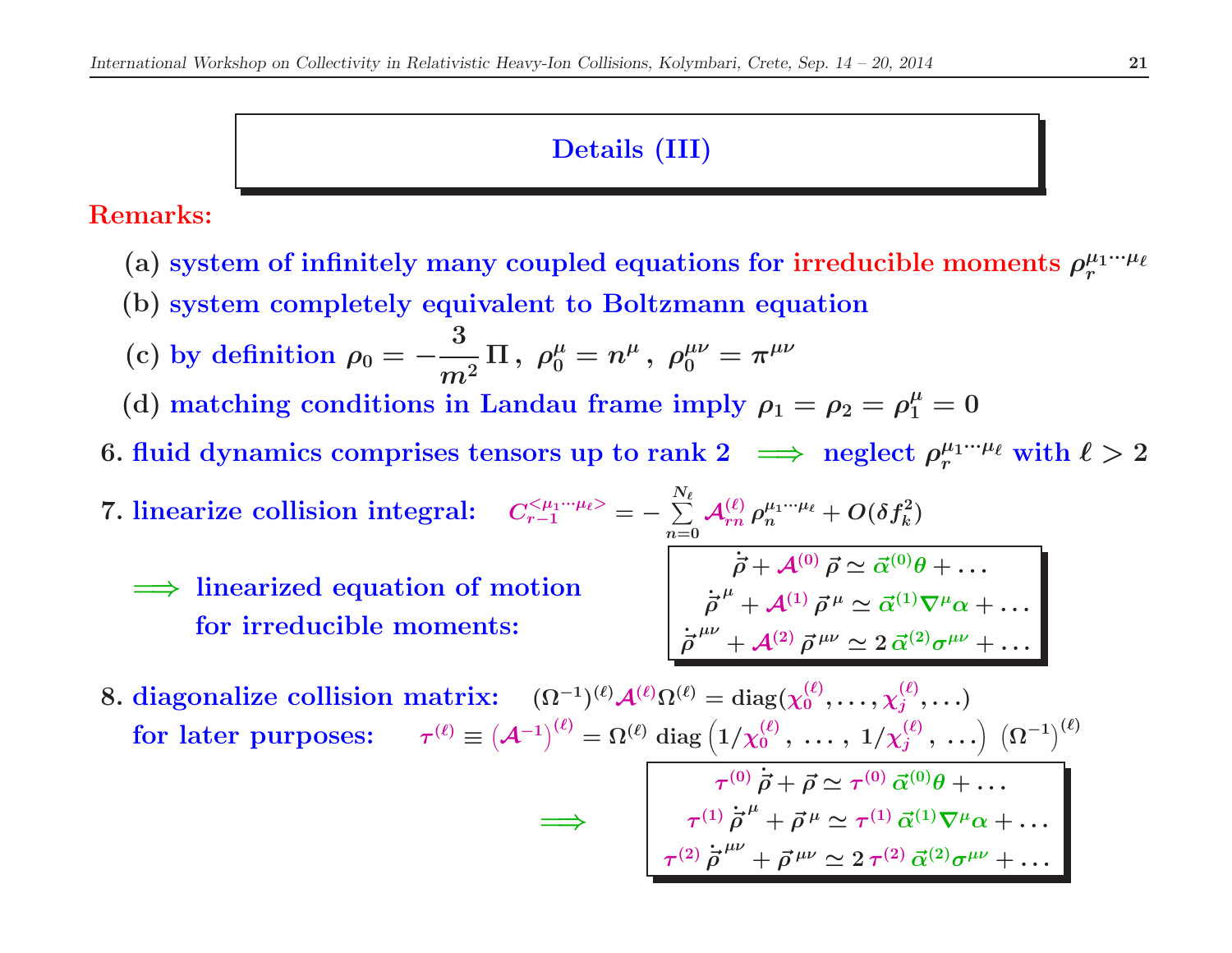# Details (IV)

9. eigenmodes of linearized equations of motion:  $X_i^{\mu_1\cdot\cdot\cdot\mu_\ell}=$  $\boldsymbol{N}$  $\sum$  $\tilde{\epsilon}$  $j{=}0$  $(\Omega^{-1})_{ij}^{(\ell)} \rho_j^{\mu_1\cdot\cdot\cdot\mu_\ell}$ 

=⇒equations of motion for eigenmodes decouple:

$$
\dot{X}_i + \chi_i^{(0)} X_i = \beta_i^{(0)} \theta + \dots
$$
\n
$$
\dot{X}_i^{<\mu>} + \chi_i^{(1)} X_i^{\mu} = \beta_i^{(1)} \nabla^{\mu} \alpha + \dots
$$
\n
$$
\dot{X}_i^{<\mu>} + \chi_i^{(2)} X_i^{\mu\nu} = \beta_i^{(2)} \sigma^{\mu\nu} + \dots
$$
\nwhere\n
$$
\beta_i^{(0)} = \sum_{j=0,\neq 1,2}^{N_0} (\Omega^{-1})_{ij}^{(0)} \alpha_j^{(0)}, \ \beta_i^{(1)} = \sum_{j=0,\neq 1}^{N_1} (\Omega^{-1})_{ij}^{(1)} \alpha_j^{(1)}, \ \beta_i^{(2)} = 2 \sum_{j=0}^{N_2} (\Omega^{-1})_{ij}^{(2)} \alpha_j^{(2)}
$$

10. slowest eigenmodes (w/o r.o.g.  $i=0$ ) remain dynamical,

all faster ones  $(i \neq 0)$  are replaced by their asymptotic (NS) values:

$$
X_{i} \simeq \frac{\beta_{i}^{(0)}}{\chi_{i}^{(0)}} \theta \ , \quad X_{i}^{\mu} \simeq \frac{\beta_{i}^{(1)}}{\chi_{i}^{(1)}} \nabla^{\mu} \alpha \ , \quad X_{i}^{\mu \nu} \simeq \frac{\beta_{i}^{(2)}}{\chi_{i}^{(2)}} \sigma^{\mu \nu}
$$
  
11. Since  $\rho_{i}^{\mu_{1} \cdots \mu_{\ell}} = \sum_{j=0}^{N_{\ell}} \Omega_{ij}^{(\ell)} X_{j}^{\mu_{1} \cdots \mu_{\ell}};$   $\rho_{i} \simeq \Omega_{i0}^{(0)} X_{0} + \sum_{j=3}^{N_{0}} \Omega_{ij}^{(0)} \frac{\beta_{j}^{(0)}}{\chi_{j}^{(0)}} \theta$   
 $\rho_{i}^{\mu} \simeq \Omega_{i0}^{(1)} X_{0}^{\mu} + \sum_{j=2}^{N_{1}} \Omega_{ij}^{(1)} \frac{\beta_{j}^{(1)}}{\chi_{j}^{(1)}} \nabla^{\mu} \alpha$   
 $\rho_{i}^{\mu \nu} \simeq \Omega_{i0}^{(2)} X_{0}^{\mu \nu} + \sum_{j=1}^{N_{2}} \Omega_{ij}^{(2)} \frac{\beta_{i}^{(2)}}{\chi_{j}^{(2)}} \sigma^{\mu \nu}$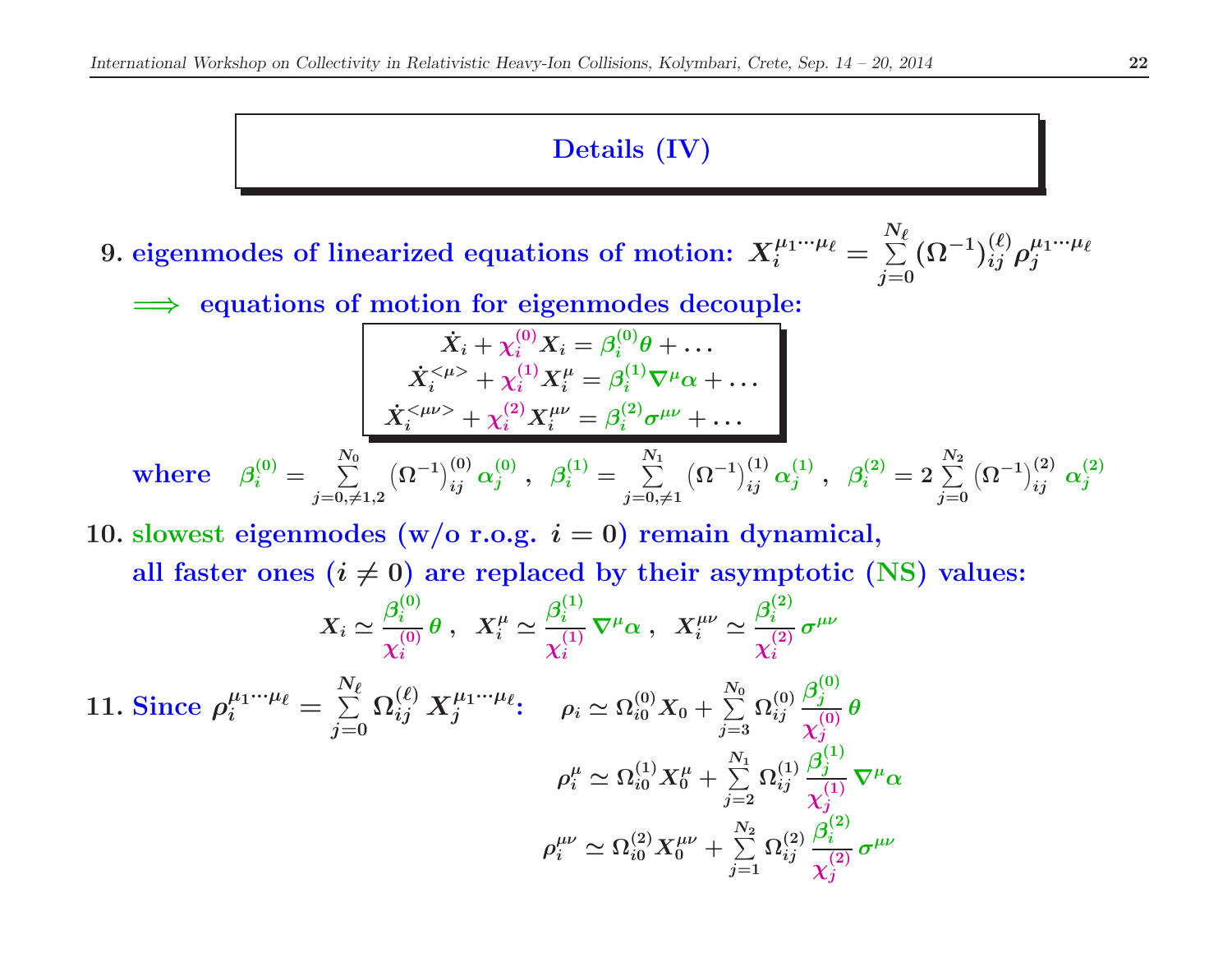#### Details (V)

=⇒express  $X_0\,,\;X_0^\mu\,,\;X_0^{\mu\nu}$  in terms of  $\Pi\,,\;n^\mu\,,\;\pi^{\mu\nu}$  as well as  $\theta\,,\;\nabla^\mu\alpha\,,\;\sigma^{\mu\nu}$  $\text{(w/o r.o.g. } \Omega_{00}^{(\ell)}\equiv 1)\text{: \ \ } X_0\simeq -\frac{3}{m^2}$  $\Pi-\sum\limits_{j=3}^{N_0}$  $\Omega^{(0)}_{0j}\, {\beta^{(0)}_j \over z^{(0)}_j}$  $\frac{f_j}{\chi_j^{(0)}} \theta$  $X_0^\mu \simeq n^\mu - \sum\limits_{j=2}^{N_1}$  $\Omega^{(1)}_{0j} \frac{\beta^{(1)}_j}{\gamma^{(1)}_j}$  $\frac{d}{\chi_j^{(1)}} \nabla^\mu \alpha$  $X^{\mu\nu}_{0} \simeq \pi^{\mu\nu} - \sum\limits_{j=1}^{N_2}$  $\Omega_{0j}^{(2)}\, \frac{\beta_i^{(2)}}{_{\sim(2)}}$  $\frac{\sqrt{-\iota}}{\chi_j^{(2)}} \, \sigma^{\mu\nu}$ 

=⇒express  $\rho_i$ ,  $\rho_i^{\mu}$ ,  $\rho_i^{\mu\nu}$  in terms of  $\Pi$ ,  $n^{\mu}$ ,  $\pi^{\mu\nu}$  as well as  $\theta$ ,  $\nabla^{\mu}\alpha$ ,  $\sigma^{\mu\nu}$ :

$$
\frac{m^2}{3}\rho_i \simeq -\Omega_{i0}^{(0)}\Pi + \left(\zeta_i - \Omega_{i0}^{(0)}\zeta_0\right)\theta
$$

$$
\rho_i^{\mu} \simeq \Omega_{i0}^{(1)}n^{\mu} + \left(\kappa_{n\,i} - \Omega_{i0}^{(1)}\kappa_{n\,0}\right)\nabla^{\mu}\alpha
$$

$$
\rho_i^{\mu\nu} \simeq \Omega_{i0}^{(2)}\pi^{\mu\nu} + 2\left(\eta_i - \Omega_{i0}^{(2)}\eta_0\right)\sigma^{\mu\nu}
$$

$$
\text{where}\qquad \zeta_i = \frac{m^2}{3}\sum_{r=0,\neq 1,2}^{N_0} \tau_{ir}^{(0)} \alpha_r^{(0)}\;,\;\; \kappa_{n\,i} = \sum_{r=0,\neq 1}^{N_1} \tau_{ir}^{(1)} \alpha_r^{(1)}\;,\;\; \eta_i = \sum_{r=0}^{N_2} \tau_{ir}^{(2)} \alpha_r^{(2)}
$$

- =⇒ equations of motion for irreducible moments become identical with equations of motion for dissipative quantities  $\Pi$  ,  $n^\mu$  ,  $\pi^{\mu\nu}$
- =⇒identify transport coefficients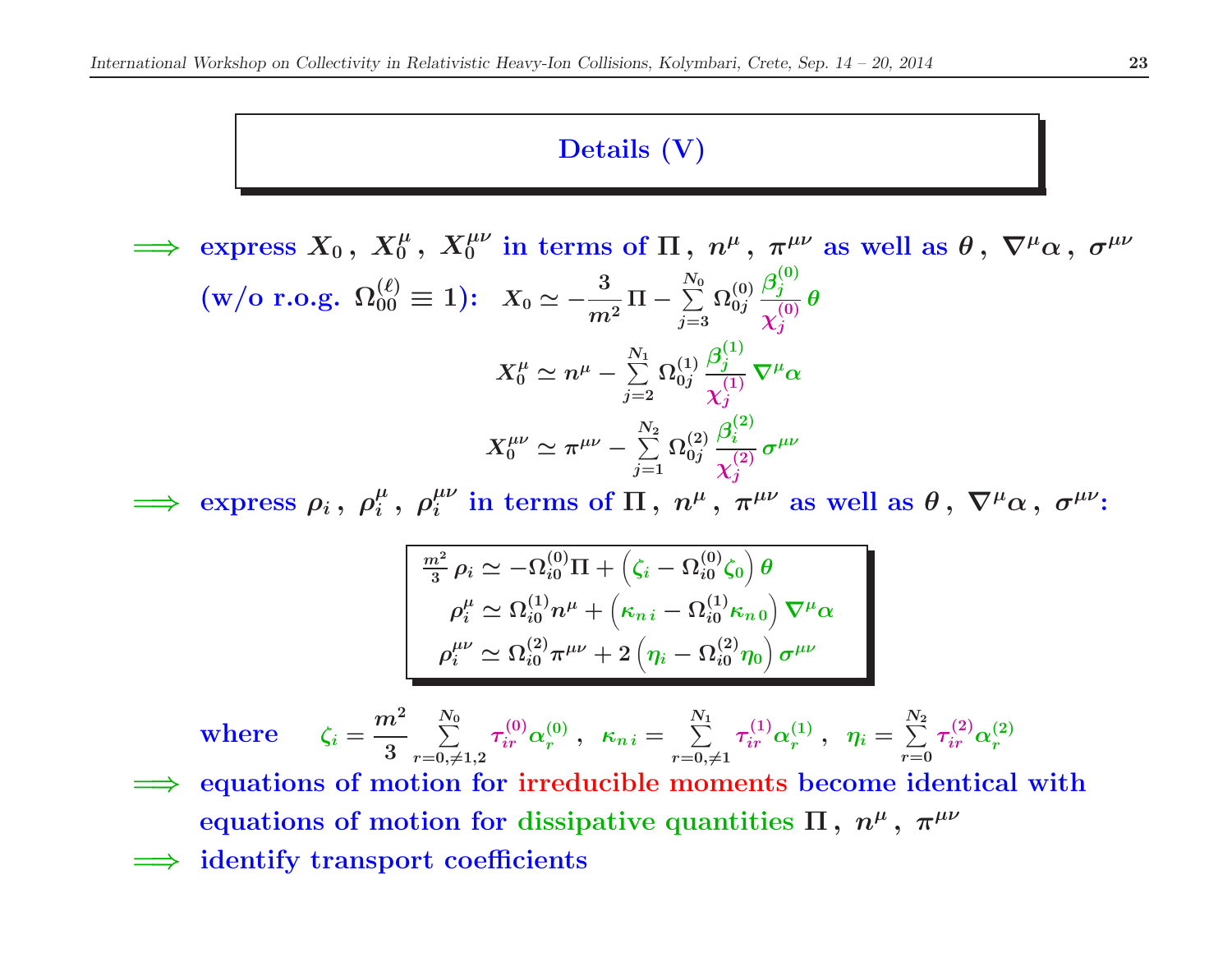## Discussion (I)

- 1. Basis of expansion for  $\delta f_k$  is orthogonal in irreducible subspaces
	- $\implies$  truncation at any order in  $\ell$  and  $N_\ell$  possible!
- 2. 14-moment approximation corresponds to choice  $N_0 = 2, N_1 = 1, N_2 = 0$ and leads to IS equations
- 3. approximation can be systematically improved by increasing  $N_\ell$
- 4. transport coefficients approach Chapman-Enskog values already for

 $N_0=5\,,\;N_1=4\,,\;N_2=3\;(41\hbox{-moment approximation})$ 

Example: classical massless gas with constant cross section  $\sigma, \, \ell_{\rm mfp} = (\sigma n)^{-1}$ 

| $\#$ of moments |                       | $\tau_{\pi}$ [ $\ell_{\rm mfp}$ ] | $\tau_{\pi\pi}[\tau_{\pi}]$ | $\boldsymbol{\lambda}_{\pi n}[\boldsymbol{\tau}_{\pi}]$ | $\partial_{\pi\pi}[\tau_{\pi}]$ | $\ell_{\pi n}[\tau_{\pi}]$ | $\tau_{\pi n}[\tau_{\pi}]$ |
|-----------------|-----------------------|-----------------------------------|-----------------------------|---------------------------------------------------------|---------------------------------|----------------------------|----------------------------|
|                 | $4/(3\sigma\beta)$    | 5/3                               | 10/7                        |                                                         | 4/3                             |                            |                            |
| 23              | $14/(11\sigma\beta)$  | $\overline{2}$                    | 134/77                      | $0.344/\beta$                                           | 4/3                             | $-0.689/\beta$             | $-0.689/n$                 |
| 32              | $1.268/(\sigma\beta)$ |                                   | 1.69                        | $0.254/\beta$                                           | 4/3                             | $-0.687/\beta$             | $-0.687/n$                 |
| 41              | $1.267/(\sigma\beta)$ |                                   | $1.69\,$                    | $0.244/\beta$                                           | 4/3                             | $-0.685/\beta$             | $-0.685/n$                 |

| $\#$ of moments | $\kappa_n$       | $\tau_n \ell_{\text{mfp}} $ | $ \partial_{nn}[\tau_n] $ | $\mid \lambda_{nn}[\tau_n] \mid \lambda_{n\pi}[\tau_n] \mid$ |            | $ \ell_{n\pi} \tau_n $ | $\tau_{n\pi}[\tau_n]$                                                |
|-----------------|------------------|-----------------------------|---------------------------|--------------------------------------------------------------|------------|------------------------|----------------------------------------------------------------------|
| 14              | $3/(16\sigma)$   | 9/4                         |                           | 3/5                                                          | $\beta/20$ | $\beta/20$             | $0.0125\beta/p$                                                      |
| 23              | $21/(128\sigma)$ | 2.59                        | 1.0                       | 0.96                                                         |            |                        | $\mid 0.054\beta \mid 0.118\beta \mid 0.0295\beta/p$                 |
| 32              | $0.1605/\sigma$  | 2.57                        | 1.0                       | 0.93                                                         |            |                        | $\vert 0.052\beta \, \vert 0.119\beta \, \vert 0.0297\beta /p$       |
| 41              | $0.1596/\sigma$  | 2.57                        | 1.0                       | 0.92                                                         |            |                        | $\vert 0.052\beta \, \vert 0.119\beta \, \vert 0.0297\beta /p \vert$ |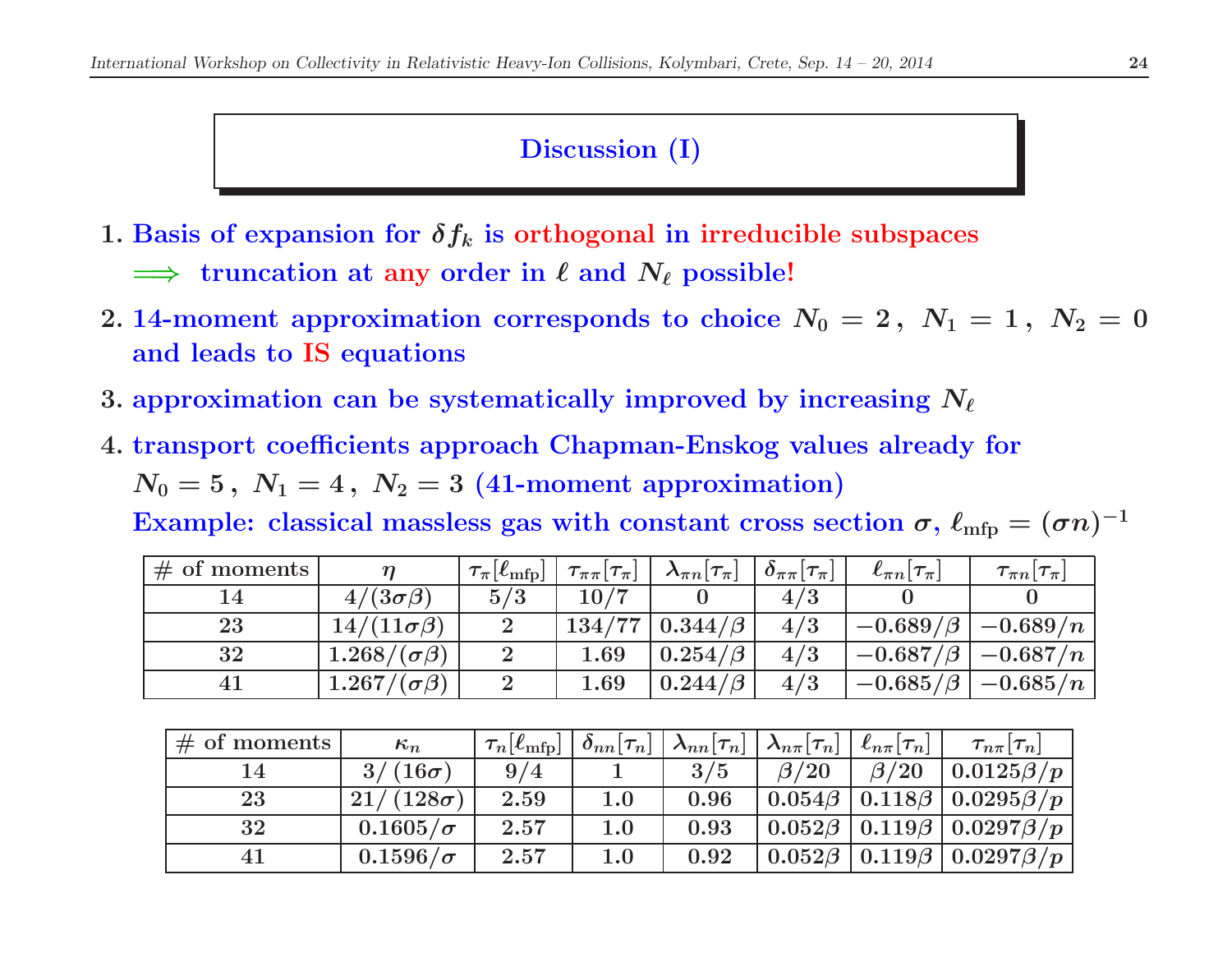## Discussion (II)

5. approach can be further systematically improved:

- (a) consider also faster eigenmodes  $X_i\, , \; X_i^{\mu}\, , \; X_i^{\mu\nu}\, , \; i > 0,$  to be dynamical
- (b) take into account irreducible moments of tensor rank  $\ell > 2$
- (c) take into account second-order corrections in the collision integral (compute coefficients  $\varphi_1, \ldots, \varphi_8$ )

E. Molnar, H. Niemi, G.S. Denicol, DHR, PRD <sup>89</sup> (2014) <sup>074010</sup>

e.g. massless Boltzmann gas: 
$$
\varphi_4 = \frac{1}{25p}, \ \varphi_7 = \frac{9}{70p}, \ \varphi_8 = \frac{8}{5\beta^2p}
$$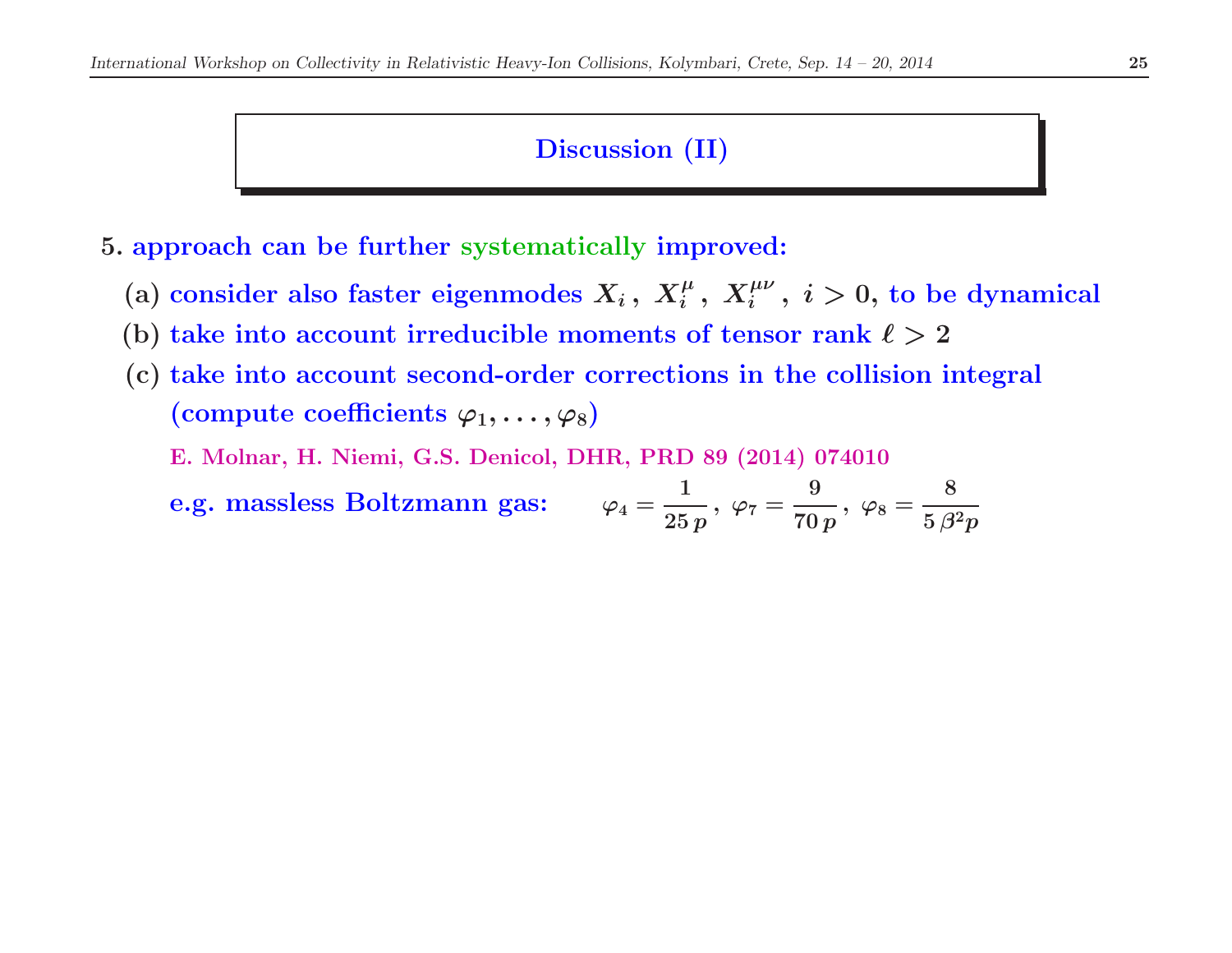# Application: heat-flow problem (I)

G.S. Denicol, H. Niemi, I. Bouras, E. Molnár, Z. Xu, DHR, C. Greiner, arXiv:1207.6811[nucl-th] Initial conditions: discontinuity in



=⇒first-order (NS) terms can be vanishingly small:

> $(\mathrm{I})\colon \nabla^{\mu}\alpha \simeq$  $\approx 0$  (II):  $\nabla^{\mu}p \simeq \dot{u}^{\mu} \simeq 0 \implies \sigma^{\mu\nu} \simeq 0$

- =⇒second-order terms can become larger than first-order terms!
- =⇒power-counting scheme in terms of Knudsen number is invalidated!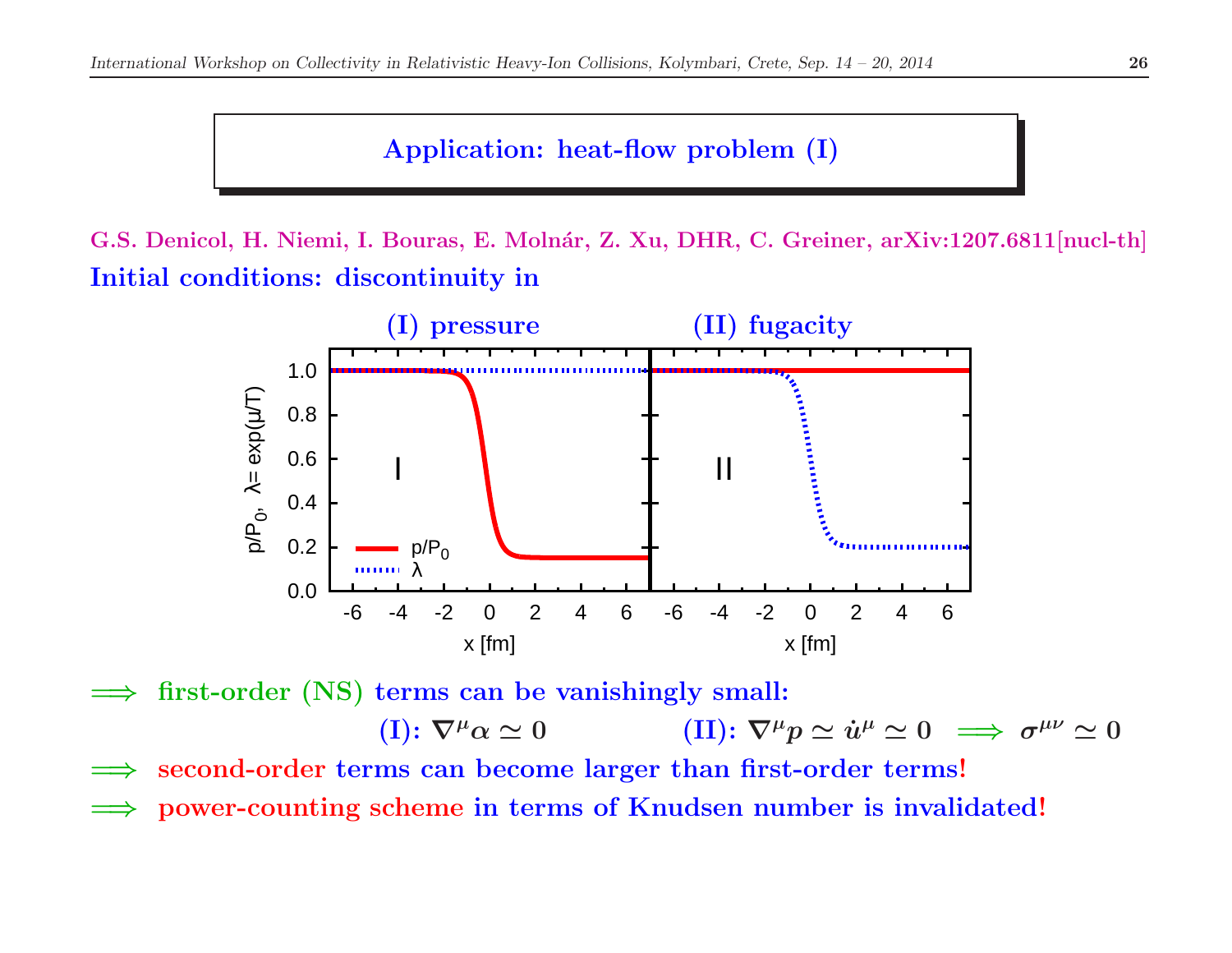## Application: heat-flow problem (II)

Solution: consider  $\rho_2^\mu\,,\ \rho_1^{\mu\nu}$  as additional dynamical variables!